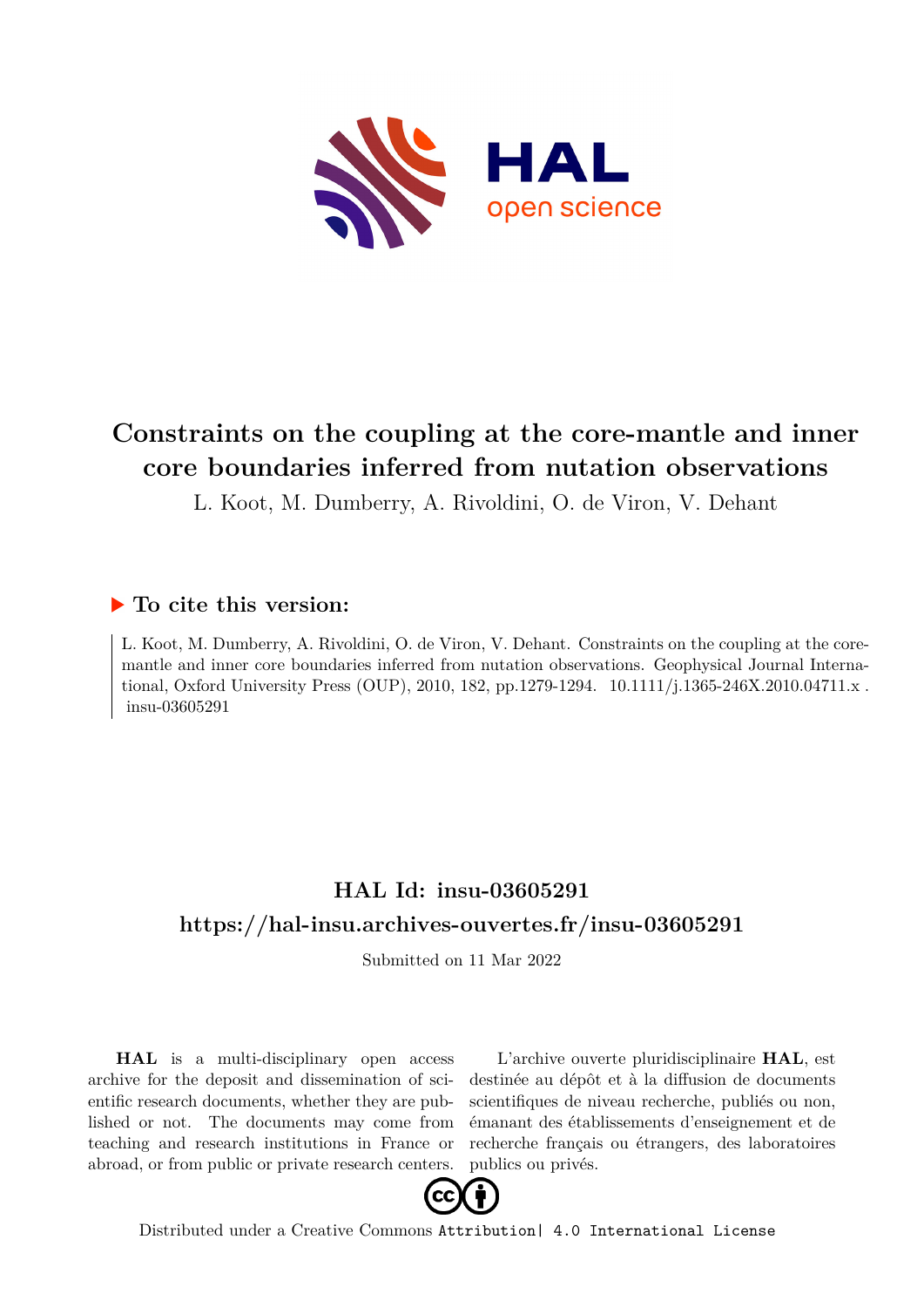# **Constraints on the coupling at the core–mantle and inner core boundaries inferred from nutation observations**

L. Koot, <sup>1,2</sup> M. Dumberry, <sup>1</sup> A. Rivoldini, <sup>2</sup> O. de Viron<sup>3</sup> and V. Dehant<sup>2</sup>

<sup>1</sup>*Department of Physics, University of Alberta, Edmonton, Canada. E-mail: koot@ualberta.ca*

<sup>2</sup>*Royal Observatory of Belgium, Brussels, Belgium*

<sup>3</sup>*Universite Paris Diderot and Institut de Physique du Globe de Paris, associ ´ es au CNRS, Paris, France ´*

Accepted 2010 June 21. Received 2010 May 31; in original form 2010 March 9

#### **SUMMARY**

We present an inversion of nutation observations in terms of parameters characterizing the Earth's interior properties. We use a Bayesian inversion in the time-domain, allowing us to take fully into account non-linearities in the nutation model and to reduce the loss of information occurring in frequency-domain inversions. Among the parameters we retrieve are two complex parameters,  $K_{\text{CMB}}$  and  $K_{\text{ICB}}$ , referred to as 'coupling constants', characterizing the mechanical coupling at the core–mantle boundary (CMB) and the inner core boundary (ICB), respectively. Based on a joint inversion of nutation observations provided by different analysis centres, we find Im( $K_{\text{CMB}}$ ) = (−1.78 ± 0.02) 10<sup>-5</sup>, Re( $K_{\text{ICB}}$ ) = (1.01 ± 0.02) 10<sup>-3</sup> and Im( $K_{\text{ICB}}$ ) = (-1.09  $\pm$  0.03) 10<sup>-3</sup> (where the errors correspond to 99.7 per cent confidence intervals). While our value of  $Im(K<sub>CMB</sub>)$  is similar to previous estimates, our new values of  $Re(K_{ICB})$  and  $Im(K_{ICB})$  are significantly different. This is mainly because of the different inversion strategy that we use and also because of the lengthier record of observation available. We show that, based on existing coupling models, neither viscous nor electromagnetic coupling alone can explain our new values of  $Re(K_{ICB})$  and  $Im(K_{ICB})$ . A combination of these two mechanisms is required and necessitates a radial magnetic field at the ICB of total rms strength between 6 and 7 mT and a kinematic viscosity of the fluid core at the ICB should be between 10 and  $30 \text{ m}^2 \text{ s}^{-1}$ , depending on the exact partition between viscous and electromagnetic coupling.

**Key words:** Inverse theory; Earth rotation variations; Core, outer core and inner core.

#### **1 INTRODUCTION**

The gravitational (tidal) forces from the Moon, the Sun and other planets apply a torque on the elliptical Earth. In response to this torque, the orientation of the Earth's rotation and figure axes varies in time when observed from a frame fixed in space, giving rise to precession/nutation motion. The precession is the large secular part of the motion while nutations are defined as the small periodic variations with periods larger than two days.

The amplitudes of the nutations depend on the Earth's ellipticity, internal density distribution, and rheological properties. For a three-layer Earth comprised of a mantle, fluid outer core and solid inner core, each of these individual regions would respond differently to the tidal torque on account of their different densities and ellipticities. As the outer core is fluid, differential rotations between the three layers can occur. The Earth's nutations are then also dependent on the interaction between the fluid core and mantle at the core–mantle boundary (CMB) and that between the fluid core and inner core at the inner core boundary (ICB).

Moreover, the amplitudes of the forced nutations are amplified by the presence of two normal modes, the 'free core nutation' (FCN) and the 'free inner core nutation' (FICN), whose frequencies are close to those of the tidal forcing. These modes are characterized by a differential rotation between the mantle, the fluid outer core and the solid inner core and mechanical couplings at boundaries affect their natural frequencies. Similarly, the damping of these modes depends on the energy dissipated through this coupling. The observed amplitude and phase of the forced nutations depend thus directly on the frequencies of the normal modes, which in turn depend on the mechanical coupling at the CMB and ICB.

Many of the physical properties at these boundaries on which the couplings depend are not well known. For instance, viscous coupling requires a knowledge of the viscosity of the fluid core close to the boundaries. Measurements are performed in laboratories on liquid iron alloys (e.g. Rutter *et al.* 2002a; Rutter *et al.* 2002b) but those experiments are carried on at much lower pressures (∼6 GPa) and temperatures (∼2000 K) than those typical of the outer core. Similarly, electromagnetic (EM) coupling depends on the electrical conductivity of both the fluid core and of the solid side of the boundary (mantle or inner core) as well as on the magnetic field at the boundary. We only have partial knowledge of the magnetic field at the CMB, the short-wavelength being masked by the crustal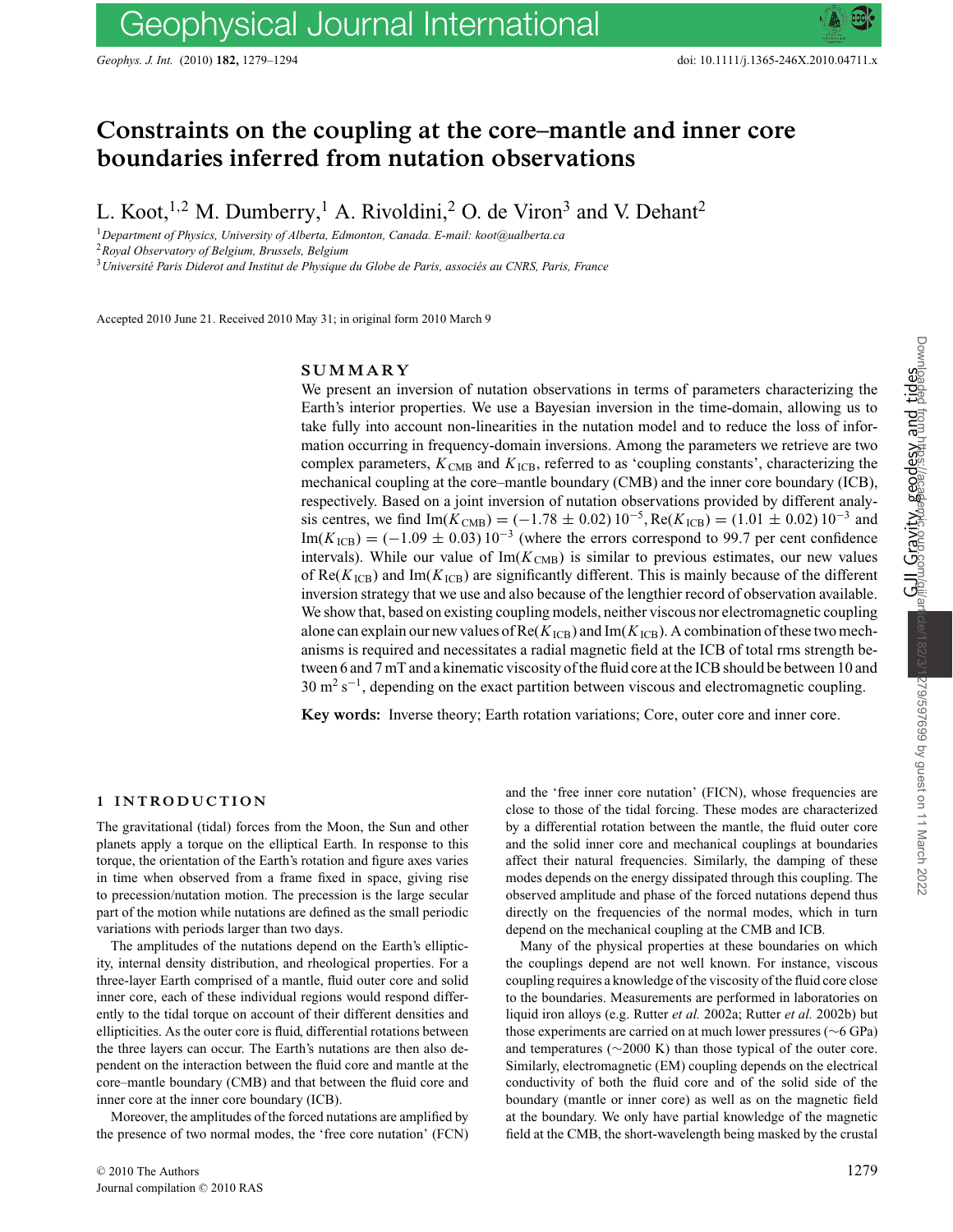magnetic field (e.g. Stacey & Davis 2008). The magnetic field at the ICB cannot be observed at all due to the screening effect of the conducting core.

The tidal torque is known very precisely from celestial mechanics (Bretagnon *et al.* 1998; Roosbeek & Dehant 1998; Souchay *et al.* 1999). Without a precise knowledge of the key parameters that participate in the coupling at boundaries, it is then difficult to predict accurately the nutational response of the Earth. However, conversely, precise observations of Earth's nutations offer an opportunity to obtain information on these internal quantities for which we have little or no other constraints.

The nutational response of the Earth to the tidal torque has been the subject of many studies, including the model of Mathews *et al.* (2002) on which our study is based. This model predicts the nutation motion of an Earth model at hydrostatic equilibrium comprised of an elastic solid inner core, an inviscid fluid outer core and an anelastic mantle surrounded by an ocean layer. The gravitational interaction between the internal regions as well as the fluid pressure acting on the elliptical boundaries are included in the model. Other possible coupling mechanisms are not explicitly modelled but are taken into account by means of two complex parameters, referred to as 'coupling constants',  $K_{\text{CMB}}$  and  $K_{\text{ICB}}$ , characterizing the coupling at the CMB and ICB, respectively.

The key internal parameters of the nutation model, among them  $K<sub>CMB</sub>$  and  $K<sub>ICB</sub>$ , can thus be determined by an inversion procedure, where one infers knowledge on these parameters from a comparison between the nutation observations and model. A first estimation of *K*CMB and *K*ICB was obtained by Mathews *et al.* (2002). They used a linearized least-squares inversion in the frequency domain, only including the most dominant forced nutations that could be reliably estimated from the observations (Herring *et al.* 2002). In Koot *et al.* (2008), we developed a different inversion procedure directly in the time domain, thus avoiding any loss of information from retaining only a few of the forced nutations. Additionally, we used Bayesian inversion method, allowing us to take better into account the nonlinearity of the nutation model.

In this study, we further improve on the inversion procedure developed by Koot *et al.* (2008). We now include in the model nonperiodic variations in the tidal forcing, the so-called 'Poisson terms', and the freely excited FCN mode. In addition, we use nutation timeseries computed by different Very Long Baseline Interferometry (VLBI) analysis centres. This allows us to determine the accuracy with which we can recover the parameters that have an influence on nutations.

Our analysis is focused on the coupling constants  $K_{\text{CMB}}$  and  $K_{\text{ICB}}$ . We find that our retrieved value for  $K_{\text{CMB}}$  is in agreement with that of Mathews *et al.* (2002) while  $K_{\text{ICB}}$  is markedly different. Since  $K_{\text{ICB}}$  characterizes the coupling at the ICB, this difference implies that previous estimates of physical parameters entering coupling models at the ICB must be revised. The coupling constant  $K_{\text{ICB}}$ has been previously interpreted in terms of EM coupling at the ICB (Buffett *et al.* 2002). Mathews & Guo (2005) and Deleplace & Cardin (2006) generalized the model of Buffett *et al.* (2002) in order to take viscous coupling into account. In this paper, we concentrate our attention on these two coupling mechanisms. We investigate the fluid viscosity and the amplitude and structure of the magnetic field at the ICB that are compatible with our new value of  $K_{\text{ICB}}$ .

Our paper is organized as follow. We start by presenting a brief description of the nutation model in Section 2. In Sections 3 and 4, we describe the nutation data sets that we use in our study and our inversion strategy, respectively. Results are presented in Sections 5 and 6, the latter also including the interpretation of our

coupling constants in terms of physical parameters. We conclude by a summary and a discussion of our results in Section 7.

#### **2 NUTATION MODEL**

#### **2.1 Forced nutations**

From the perspective of an observer rotating with the Earth, the action of the gravitational (tidal) potential  $(\tilde{\phi})$  on the elliptical Earth leads to small deviations from a uniform angular rotation  $\Omega_0$  about an axis **i**<sub>3</sub> aligned with the geometrical figure. This deviation is termed 'wobble'. The perturbed rotation vector is then  $\Omega =$  $\Omega_0(i_3 + m)$ , where **m** is a non-dimensional vector characterizing the wobble. The perturbation in the rotation vectors of the fluid core  $(\Omega_f)$ , and solid inner core  $(\Omega_s)$  can be similarly defined as  $\Omega_f =$  $\Omega_0(\mathbf{i}_3 + \mathbf{m} + \mathbf{m}_f)$  and  $\mathbf{\Omega}_s = \Omega_0(\mathbf{i}_3 + \mathbf{m} + \mathbf{m}_s)$ , where  $\mathbf{m}_f$  and  $\mathbf{m}_s$  are the wobbles of the fluid core and the solid inner core, respectively.

A prediction of the response of the Earth (in terms of these wobbles) from a given tidal forcing depends on the Earth's interior properties and on the coupling between the mantle, fluid core and inner core. For our study, we use the model of Mathews *et al.* (2002), an updated version of the model developed in Mathews *et al.* (1991a). We only present here a brief description of the model and refer the interested reader to the original articles. The model consists of a system of three dynamic equations relating the equatorial angular momentum of the whole Earth, outer core and inner core, to the equatorial torques acting on them. A fourth kinematic equation describes the orientation of the inner core. As the deviations from the steady rotation state are expected to be very small, the dynamic equations are developed to the first order in the wobbles.

The angular momentum of each internal region is given by the product of its moment of inertia tensor and its instantaneous rotation vector. The former are expressed in terms of mean principal moments of inertia ( $A$ ,  $A_f$  and  $A_s$  in the equatorial plane,  $C$ ,  $C_f$  and  $C_s$  in the polar direction, respectively for the whole Earth, the fluid core, and the solid inner core) and of small corrections  $c_{ij}$ ,  $c_{ij}^f$  and  $c<sub>ij</sub><sup>s</sup>$  (respectively for the whole Earth, the outer core and the inner core) due to deformations. These are from three different sources: (1) tidal forces (characterized by the tidal potential  $\tilde{\phi}$ ), (2) departure of the centrifugal force from that of the steady axial rotation (characterized by the wobbles  $\mathbf{m}$ ,  $\mathbf{m}_f$  and  $\mathbf{m}_s$ ) and (3) the time-dependent surface loading from the ocean (characterized by a loading potential  $\phi_L$ ). To the first order, the  $c_{ij}$ 's can be expressed as (Sasao *et al.* 1980; Sasao & Wahr 1981; Mathews *et al.* 1991a):

$$
\tilde{c}_3 \equiv c_{31} + ic_{32} = A[\kappa(\tilde{m} - \tilde{\phi}) + \xi \tilde{m}_f + \zeta \tilde{m}_s + \chi \tilde{\phi}_L]
$$
(1a)

$$
\tilde{c}_3^f \equiv c_{31}^f + i c_{32}^f = A_f [\gamma(\tilde{m} - \tilde{\phi}) + \beta \tilde{m}_f + \delta \tilde{m}_s + \eta \tilde{\phi}_L] \tag{1b}
$$

$$
\tilde{c}_3^s \equiv c_{31}^s + i c_{32}^s = A_s [\theta(\tilde{m} - \tilde{\phi}) + \alpha \tilde{m}_f + \nu \tilde{m}_s + \lambda \tilde{\phi}_L],\tag{1c}
$$

where the tilde stands for the complex combination of the two equatorial components, for example,  $\tilde{m} = m_1 + i m_2$ . Eqs (1) introduce 12 so-called 'compliances' or 'generalized Love numbers' ( $\kappa$ ,  $\xi$ ,  $\zeta$ ,  $\chi$ ,  $\gamma$ ,  $\beta$ ,  $\delta$ ,  $\eta$ ,  $\theta$ ,  $\alpha$ ,  $\nu$  and  $\lambda$ ), characterizing the deformation of each region in response to a given forcing. For an elastic Earth, these compliances are real numbers. Here, we follow Mathews *et al.* (2002) and take mantle anelasticity into account, in which case the compliances are complex numbers. Since nutations are located in a very narrow frequency band, the compliances are assumed to be frequency independent.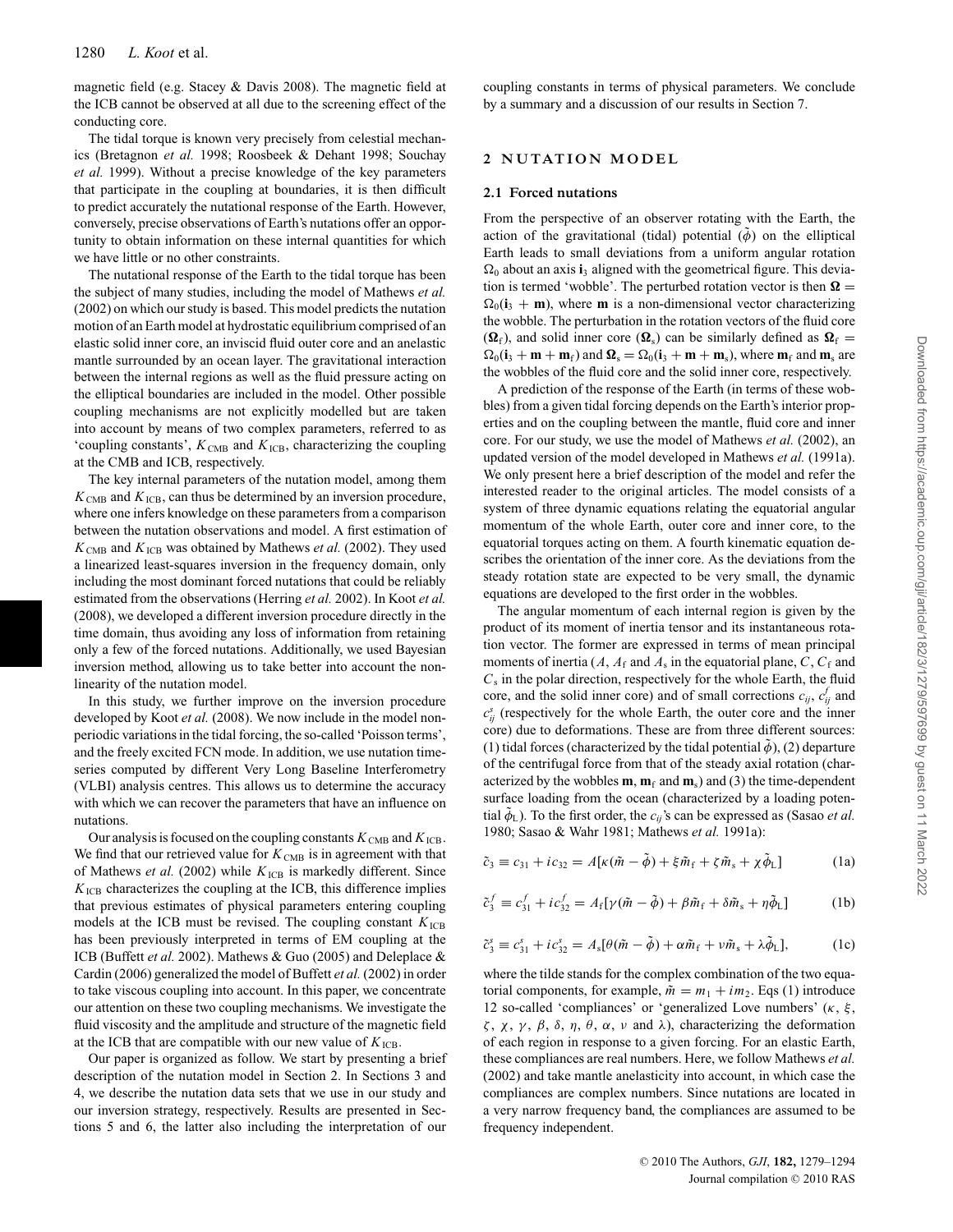In addition to the external tidal torque, misalignments between the rotation vector of each region lead to internal torques between them. Inertial and gravitational torques have been computed by Sasao *et al.* (1980) and Mathews *et al.* (1991a) to the first order in the perturbations induced by the tidal potential. The torques from other coupling mechanisms, such as electromagnetic, viscous and topographic, are not modelled explicitly in Mathews *et al.* (2002) but are introduced in a parametrized way. The amplitude of these torques depends on the differential rotation at region boundaries. To first order, the equatorial torque applied on the outer core by the mantle  $(\tilde{\Gamma}_{\text{CMB}})$  and that applied on the inner core by the outer core  $(\tilde{\Gamma}_{\text{ICB}})$  can be written as (Mathews *et al.* 2002)

$$
\tilde{\Gamma}_{\text{CMB}} = -i \,\Omega_0^2 \, A_f \, K_{\text{CMB}} \, \tilde{m}_f \tag{2a}
$$

$$
\tilde{\Gamma}_{\rm ICB} = -\mathrm{i}\,\Omega_0^2\,A_{\rm s}\,K_{\rm ICB}\,(\tilde{m}_{\rm s}-\tilde{m}_{\rm f}),\tag{2b}
$$

where  $\tilde{m}_{\rm f}$  and  $(\tilde{m}_{\rm s} - \tilde{m}_{\rm f})$  characterize the differential rotation between the mantle and outer core, and between the outer and inner cores, respectively. The non-dimensional parameters  $K_{\text{CMB}}$  and  $K_{\text{ICB}}$  are constants characterizing the strength of the coupling. They are complex parameters: their norm characterizes the strength of the coupling and the imaginary part the amount of dissipation.

The first-order dynamic equations form a system of coupled linear differential equations in the variables  $\tilde{m}$ ,  $\tilde{m}_{\rm f}$ ,  $\tilde{m}_{\rm s}$ , and  $\tilde{n}_{\rm s}$ , this latter variable representing the deviation of the figure axis of the inner core from that of the mantle. Solutions for the dynamic variables depend on the forcing from the tidal potential  $\phi$ . Because the motion of the celestial bodies is nearly periodic, to a very good degree of approximation, the tidal potential can be written as a sum of periodic terms

$$
\tilde{\phi}(t) = \sum_{l=1}^{N} \hat{\phi}_0(\sigma_l) e^{i\sigma_l \Omega_0 t},
$$
\n(3)

where  $\sigma_l$  is the angular frequency in cycles per sidereal day (cpsd), as seen from an Earth-fixed reference frame.

As the dynamic differential equations are linear, they can be solved independently for each term  $\phi_0(\sigma_l)$  of the tidal potential (3). The four dynamic variables can also be expressed as a sum of periodic terms, such as

$$
\tilde{m}(t) = \sum_{l=1}^{N} \hat{m}(\sigma_l) e^{i\sigma_l \Omega_0 t}
$$
\n(4)

and similar expressions for  $\tilde{m}_f(t)$ ,  $\tilde{m}_s(t)$  and  $\tilde{n}_s(t)$ . Time derivatives are replaced by  $i\sigma_l\Omega_0$  and solutions for each coefficient  $\hat{m}(\sigma_l)$  can be found independently in terms of the coefficient  $\hat{\phi}_0(\sigma_l)$  of the tidal potential.

The dynamic equations form a system of coupled linear algebraic equations written concisely in matrix form as

$$
\mathbf{M}(\sigma_l) \cdot \mathbf{x}(\sigma_l) = \mathbf{y}(\sigma_l) \hat{\phi}_0(\sigma_l) + \mathbf{y}_L(\sigma_l) \hat{\phi}_L(\sigma_l) + \mathbf{y}_h(\sigma_l) \hat{h}(\sigma_l), \quad (5)
$$

where the vector  $\mathbf{x} = [\hat{m}, \hat{m}_{\text{f}}, \hat{m}_{\text{s}}, \hat{n}_{\text{s}}]^T$  and  $\hat{\phi}_0(\sigma_l), \hat{\phi}_L(\sigma_l)$  and  $\hat{h}(\sigma_l)$ are the three sources of excitation of the wobble motion, all in the frequency domain: the tidal and ocean loading potentials, as well as the changes in the relative angular momentum of the ocean represented by  $h(\sigma_l)$ . Among these, the tidal potential is by far the most important. The  $4 \times 4$  matrix **M** and the four-components vectors **y**,  $\mathbf{y}_L$  and  $\mathbf{y}_h$  describe the rotational response of the Earth to these three types of excitation. It includes the physical properties of the Earth characterized by the principal moments of inertia of each region, the 12 compliances, and the coupling constants  $K_{\text{CMB}}$  and  $K_{\text{ICB}}$ . The complete expression of **M** and **y** are

given in Mathews *et al.* (1991a) (and in Mathews *et al.* (2002) for the inclusion of the coupling constants). The vectors  $y_L$  and **y**<sub>*h*</sub> are given by:  $\mathbf{y}_L(\sigma) = [(1+\sigma)(\tau-\chi), -\sigma\eta, -\sigma\lambda, 0]^T$ , and  $\mathbf{y}_h(\sigma) = [-(1+\sigma), 0, 0, 0]^T$ , where  $\tau = a^5 \Omega_0^2/(3GA)$ , *a* is the mean radius of the Earth, and *G* is the gravitational constant.

The solution of the wobble in the frequency domain is

$$
\hat{m}(\sigma_l) = \left[\mathbf{M}^{-1}(\sigma_l).\mathbf{y}(\sigma_l)\right]_1 \hat{\phi}_0(\sigma_l) + \left[\mathbf{M}^{-1}(\sigma_l).\mathbf{y}_L(\sigma_l)\right]_1 \hat{\phi}_L(\sigma_l) + \left[\mathbf{M}^{-1}(\sigma_l).\mathbf{y}_h(\sigma_l)\right]_1 \hat{\hat{h}}(\sigma_l) + \left[\mathbf{M}^{-1}(\sigma_l).\mathbf{y}_h(\sigma_l)\right]_1 \hat{\hat{h}}(\sigma_l)
$$
\n(6)

where the notation  $[\ldots]_1$  indicates the first component of the vector.

Eqs (4) and (6) allow us to compute the wobble  $\tilde{m}(t)$  for given excitation sources. This wobble is kinematically related to the nutation of the figure axis, that is, the variations in the direction of this axis in space. The latter is expressed in terms of two variables: the 'nutation in obliquity' ( $\Delta \epsilon$ ), defined as the angle between the figure axis and the pole of the ecliptic, and the 'nutation in longitude'  $(\Delta \psi)$  corresponding to the motion of the vernal point (the intersection between the equator and the ecliptic) along the ecliptic. This 2-D motion is represented by the complex nutation variable  $\tilde{\eta}(t)$  defined as

$$
\tilde{\eta}(t) = \Delta \psi(t) \sin \epsilon_0 + i\Delta \epsilon(t),\tag{7}
$$

where  $\epsilon_0 = 23^\circ 26' 21.4''$  is the mean obliquity of the equator at J2000 (i.e. on 2000 January 1). The relation between the wobble  $\tilde{m}(t)$  and the nutation  $\tilde{\eta}(t)$ , referred to as the Euler kinematic relation, is given by (e.g. Moritz & Mueller 1987; Mathews & Bretagnon 2003)

$$
i\frac{d\tilde{\eta}(t)}{dt} = \Omega_0 \tilde{m}(t) e^{i\Omega_0 t}.
$$
 (8)

This expression allows us to obtain a prediction of the nutation  $\tilde{\eta}(t)$ based on the wobble solution  $\tilde{m}(t)$  of our model. This prediction can be compared to the actual observations and the parameters that enter the nutation model can then be estimated.

#### *2.1.1 Secular terms*

Let us first consider the particular case of a periodic wobble with frequency  $\sigma_l = -1$ , namely  $\tilde{m}(t) = \hat{m}(-1)e^{-i\Omega_0 t}$ . In this case, eq. (8) becomes:  $d\tilde{\eta}/dt = -i\Omega_0 \hat{m}(-1)$ . As the right-hand side is constant, the solution for  $\tilde{\eta}(t)$  is linear in time. This is the secular part of the motion which, for the component in longitude, corresponds to the precession. This secular term can be written in the form

$$
\tilde{\eta}^{\text{sec}}(t) = \{ P \sin \epsilon_0 + i \Delta \dot{\epsilon} \} (t - t_0) + c_{\psi} \sin \epsilon_0 + i c_{\epsilon}, \tag{9}
$$

where *P* and  $\Delta \dot{\epsilon}$  are constants called the precession and obliquity rates, respectively, and  $c_{\psi}$  and  $c_{\epsilon}$  are offset constants characterizing  $\tilde{\eta}^{sec}$  at the initial time  $t_0$ . Here, we fix  $t_0$  to J2000. The constants *P* and  $\Delta \epsilon$  depend directly on  $H \equiv (C - A)/C$ , and for this reason *H* is referred to as the 'precession constant'.

#### *2.1.2 Periodic terms*

For a wobble  $\tilde{m}(t)$  given by eq. (4) with  $\sigma_l \neq -1$ ,  $\forall l$ , eq. (8) gives the associated nutations

$$
\tilde{\eta}^{\text{per}}(t) = \sum_{l=1}^{N} \hat{\eta}_0(\sigma_l) e^{i(1+\sigma_l)\Omega_0 t}
$$
\n(10)

with

$$
\hat{\eta}_0(\sigma_l) = -\frac{\hat{m}(\sigma_l)}{(1+\sigma_l)}.
$$
\n(11)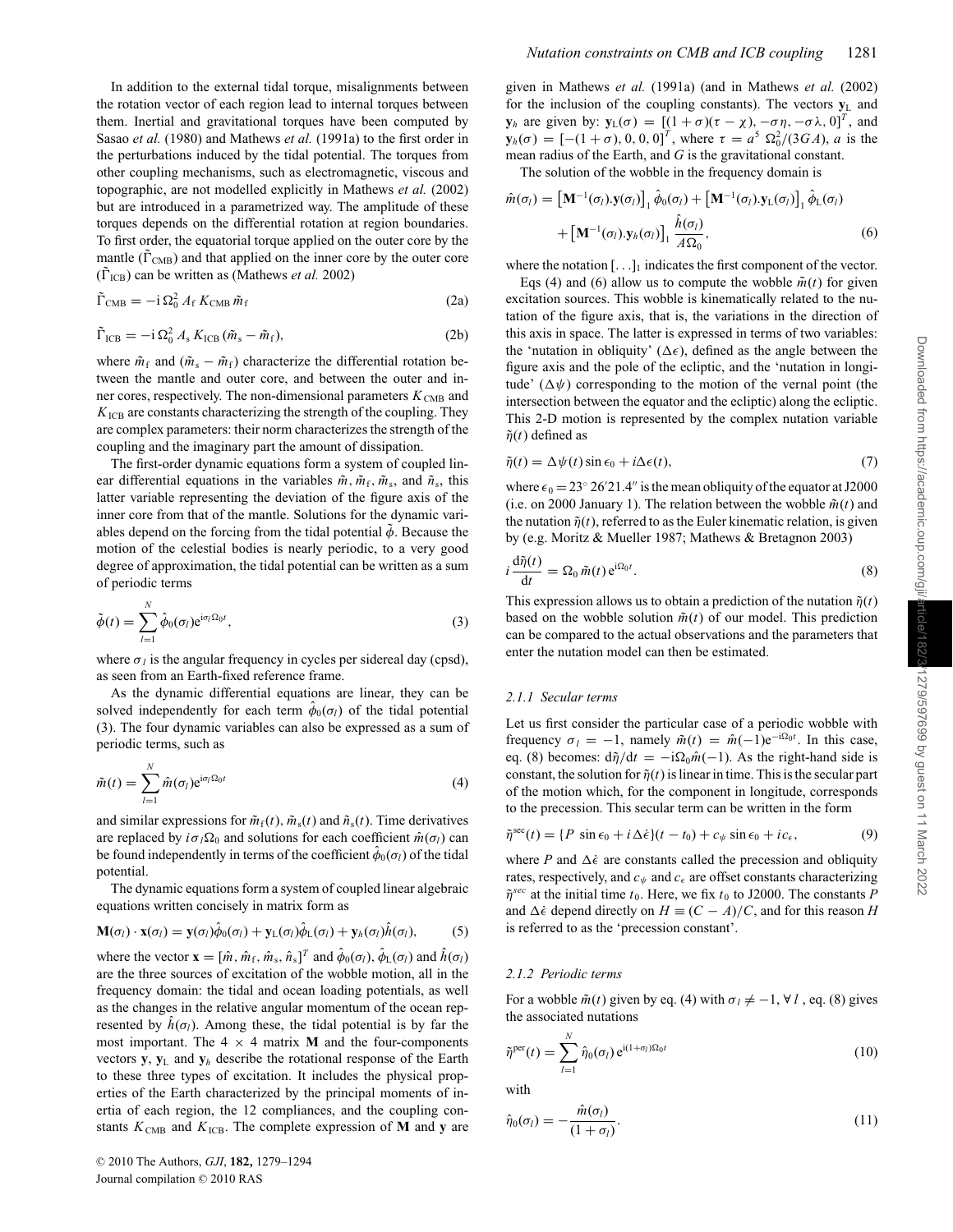Thus, the nutation associated with a periodic wobble of frequency  $\sigma_l \neq -1$  and amplitude  $\hat{m}(\sigma_l)$  is also periodic with a frequency (1 + σ<sub>*l*</sub>) and an amplitude  $-\hat{m}(\sigma_l)/(1 + \sigma_l)$ . The difference of one cycle per day in the angular frequencies of the wobble and the associated nutation results from the different reference frames in which they are defined: the wobble is defined in the terrestrial frame, itself rotating with an angular velocity of one cycle per day with respect to the inertial frame in which the nutation is defined. With eqs (6), (10) and (11), a prediction for the nutation variable  $\tilde{\eta}(t)$  can be computed.

In order to emphasize the role played by deformations and internal couplings on the nutation motion, the solution is classically given in terms of the nutation  $\tilde{\eta}_R$  that the Earth would have if it were completely rigid. The relation between the rigid-Earth nutation and the tidal potential is given by (Mathews *et al.* 1991a)

$$
\hat{\eta}_0^R(\sigma_l) = \frac{e_R}{(\sigma_l - e_R)(1 + \sigma_l)} \hat{\phi}_0(\sigma_l),\tag{12}
$$

where  $e_R$  is the dynamic ellipticity [i.e.  $(C - A)/A$ ] of the rigid-Earth model. Rigid-Earth nutations  $\hat{\eta}_0^R(\sigma_l)$  can be computed from the very precise ephemerides of the solar system bodies. Several rigid Earth nutation models are available; here, we use the model REN2000 computed by Souchay *et al.* (1999).

Written in terms of the rigid-Earth nutation, the prediction for the nutation of the non-rigid Earth becomes

$$
\hat{\eta}_0(\sigma_l) = \text{TF}^G(\sigma_l) \,\hat{\eta}_0^R(\sigma_l) + \text{TF}^L(\sigma_l) \,\hat{\phi}_L(\sigma_l) + \text{TF}^h(\sigma_l) \,\frac{\hat{h}(\sigma_l)}{A\Omega_0},\tag{13}
$$

where the coefficients  $TF^{G}(\sigma_l)$ ,  $TF^{L}(\sigma_l)$  and  $TF^{h}(\sigma_l)$  are called 'transfer functions' and are given by

$$
TF^{G}(\sigma_{l}) = \frac{e_{R} - \sigma_{l}}{e_{R}} \left[ \mathbf{M}^{-1}(\sigma_{l}). \mathbf{y}(\sigma_{l}) \right]_{1}
$$
(14a)

$$
TF^{L}(\sigma_{l}) = -\frac{\left[\mathbf{M}^{-1}(\sigma_{l})\mathbf{y}_{L}(\sigma_{l})\right]_{1}}{1+\sigma_{l}}
$$
(14b)

$$
\mathrm{TF}^{h}(\sigma_{l}) = -\frac{\left[\mathbf{M}^{-1}(\sigma_{l})\mathbf{y}_{h}(\sigma_{l})\right]_{1}}{1+\sigma_{l}}.
$$
\n(14c)

 $TF<sup>G</sup>(\sigma_l)$  accounts for all deformations and internal couplings characterizing the non-rigidity of the Earth. TF<sup>L</sup>( $\sigma_l$ ) and TF<sup>h</sup>( $\sigma_l$ ) describe the nutational response of the Earth to the loading potential and relative angular momentum of the ocean, respectively. Writing the nutation motion in the form (13) allows for a separation of two different problems: the modelling of the rigid-Earth nutation, which is a purely astronomical problem that can be solved from celestial mechanics, and the modelling of the transfer functions, a geophysical problem that depends on parameters characterizing the Earth's interior.

The transfer function  $TF<sup>G</sup>(\sigma_l)$  can be rewritten in the form (Mathews *et al.* 2002)

$$
\mathrm{TF}^G(\sigma) = \frac{e_{\mathrm{R}} - \sigma}{1 + e_{\mathrm{R}}} \frac{H}{H_{\mathrm{R}}} \left[ 1 + (1 + \sigma) \sum_{i=1}^4 \frac{N_i}{\sigma - \sigma_i} \right],\tag{15}
$$

where  $H$  and  $H_R$  are the precession constants of the Earth and of the rigid-Earth model, respectively. The  $\sigma_i$  are four resonance frequencies, corresponding to the frequencies of the free modes allowed by the system  $(5)$ . These corresponds to the frequencies for which  $Det[\mathbf{M}(\sigma)] = 0$ . They are: the Chandler wobble (CW), the FCN, the FICN and the inner core wobble (ICW). Eq. (15) shows that the nutational response of the Earth to an external forcing

depends on the forcing frequency in a resonant way: the closer is the forcing frequency to that of one of the free modes, the largest is the amplitude of the corresponding nutation. To the first order, the frequencies of the free modes are given, in the terrestrial frame (Mathews *et al.* 2002)

$$
\sigma_{\rm CW} \simeq \frac{A}{A_m}(e - \kappa) \tag{16a}
$$

$$
\sigma_{\text{FCN}} \simeq -1 - \left(1 + \frac{A_{\text{f}}}{A_{m}}\right) \left(e_{\text{f}} - \beta + K_{\text{CMB}} + K_{\text{ICB}} \frac{A_{\text{s}}}{A_{\text{f}}}\right) \tag{16b}
$$

$$
\sigma_{\text{FICN}} \simeq -1 + \left(1 + \frac{A_s}{A_m}\right) (\alpha_2 e_s + \nu - K_{\text{ICB}})
$$
 (16c)

$$
\sigma_{\text{ICW}} \simeq e_{\text{s}}(1-\alpha_2),\tag{16d}
$$

where *e*, *e*<sup>f</sup> and *e*<sup>s</sup> are the dynamic ellipticities of the Earth, the outer core and the inner core, respectively, and  $\alpha_2$  is a parameter introduced by Mathews *et al.* (1991a) in the computation of the inertial and gravitational torque on the inner core. If there was no dissipation inside the Earth, the free mode frequencies would be real. In our model, dissipation occurs through mantle anelasticity and couplings at the CMB and ICB and the free modes have complex frequencies. Two of the free modes have frequencies that are close to diurnal and therefore close to those of the tidal potential, the FCN and FICN. These modes are then of major importance for the nutation motion.

The oceanic effects on nutation are described in eq. (13) by  $\phi_L(\sigma_l)$ and  $\hat{h}(\sigma_l)$ . Following Mathews *et al.* (2002), we only consider the effects from ocean tides and we do not take into account other dynamic effects of the oceanic circulation. The oceanic tidal angular momentum (OTAM) can be separated into two terms, called respectively the 'height'  $(\hat{H}^L)$  and 'current'  $(\hat{H}^c)$  terms, which are directly related to  $\hat{\phi}_L$  and  $\hat{h}$  by  $\hat{H}^L = -A\tau\Omega_0\hat{\phi}_L$  and  $\hat{H}^c = \hat{h}$ . The OTAM can be computed from models of the main ocean tides (see e.g. Chao *et al.* 1996). For the other frequencies, the OTAM is computed from an interpolation procedure introduced by Wahr & Sasao (1981). Further details on the computation of the OTAM can be found in Koot *et al.* (2008).

#### *2.1.3 Poisson terms*

Although we approximated  $\tilde{\phi}$  in (3) as a sum of periodic terms, the current precision of nutation observations is such that the effect of small departures from a purely periodic tidal potential can be detected. Very small linear corrections,  $\hat{\phi}_1(\sigma_l)$ , called 'Poisson terms', have to be introduced

$$
\tilde{\phi}(t) = \sum_{l=1}^{N} {\{\hat{\phi}_0(\sigma_l) + \hat{\phi}_1(\sigma_l)t\} e^{i\sigma_l \Omega_0 t}}.
$$
\n(17)

These small  $\hat{\phi}_1(\sigma)$  terms are assumed to give rise to a nutation motion of the form

$$
\tilde{\eta}^P(t) = \sum_{l=1}^N \hat{\eta}_1(\sigma_l) t e^{i(\sigma_l+1)\Omega_0 t}.
$$
\n(18)

Folgueira *et al.* (2007) showed that, to the first order,  $\hat{\eta}_1(\sigma_l)$  is given by

$$
\hat{\eta}_1(\sigma_l) = \mathrm{TF}^G(\sigma_l) \,\hat{\eta}_1^R(\sigma_l),\tag{19}
$$

where  $\hat{\eta}_1^R(\sigma_l)$  are the Poisson terms of the rigid-earth model, which are directly related to the tidal potential terms  $\hat{\phi}_1(\sigma_l)$ .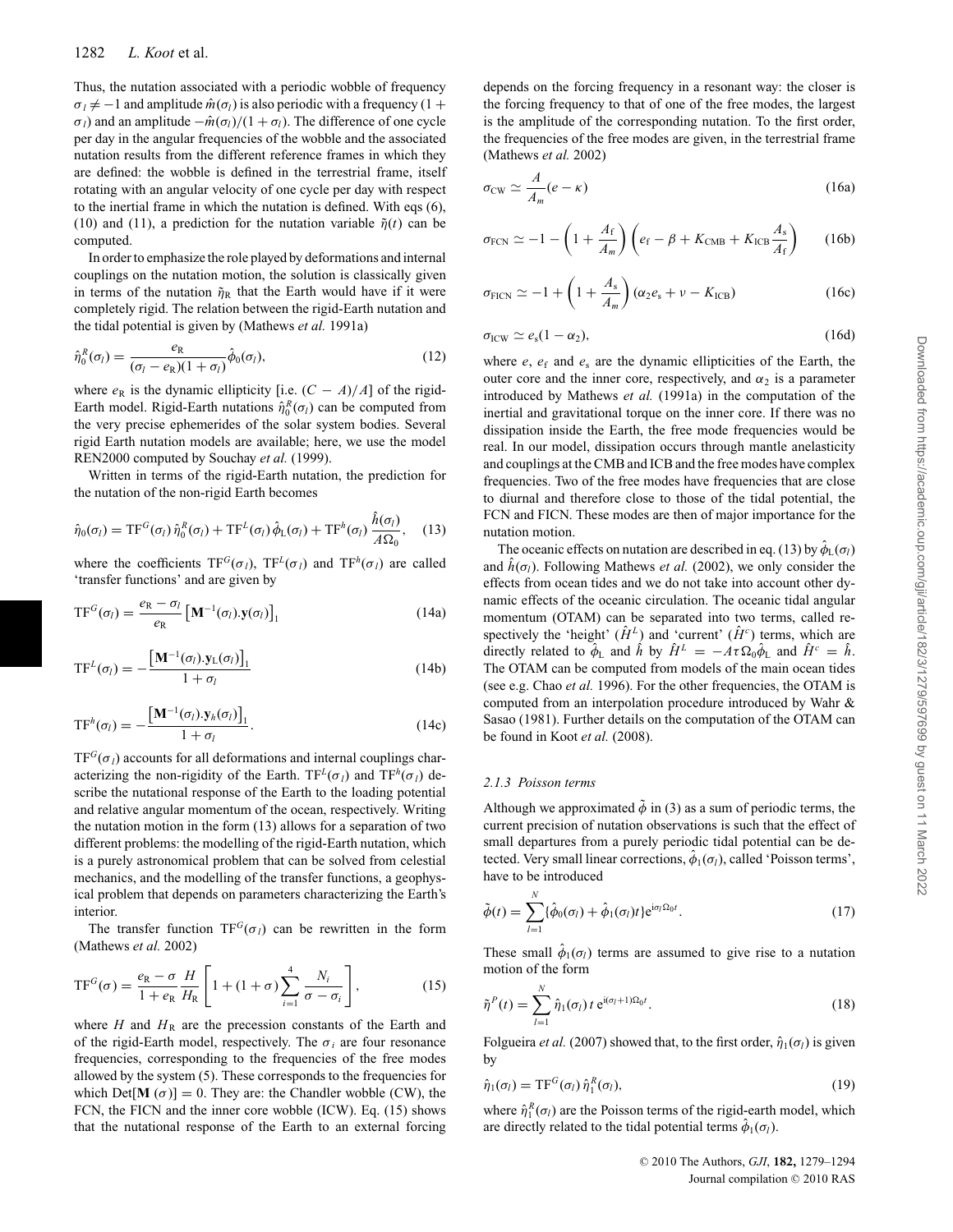# **2.2 Free nutations**

In addition to their amplification effect on the forced nutations, the free nutations FCN and FICN, excited by other means, participate in the total nutation motion. Their amplitude is expected to be timedependent, depending on the time-history of their excitation source. While the free nutation arising from the FICN mode has not been observed yet, the FCN mode can actually be observed in the nutation data (e.g. Herring *et al.* 2002), with an amplitude approximately five orders of magnitude smaller than that of the main forced nutation (less than 0.5 mas over the period 1979–2010). The FCN mode is presumed to be excited, at least partly, by diurnal variations in atmospheric pressure (Sasao & Wahr 1981; Lambert 2006).

Unfortunately, models of the atmospheric angular momentum (AAM), computed from general circulation models, are not precise enough in the diurnal band to allow for a modelling of the excited FCN mode (Lambert 2006). For this reason, we model the free nutation empirically, as a pseudo-periodic term with an amplitude varying in time

$$
\tilde{\eta}^{fcn}(t) = -\mathrm{i} a_{\text{FCN}}(t) e^{\mathrm{i} F_{\text{FCN}}(t-t_0)},\tag{20}
$$

where  $F_{\text{FCN}}$  is the frequency of the FCN mode in the celestial frame, that is,  $F_{\text{FCN}} = [1 + \text{Re}(\sigma_{\text{FCN}})] \Omega_0$ . Following Herring *et al.* (2002), we choose to model the time-varying amplitude  $a_{\text{FCN}}(t)$  as a piecewise linear function, that is, a function which is linear between given time nodes. The time nodes are chosen from a preliminary analysis to be at 1979, 1984, 1990, 1997, 2001 and 2010.

#### **2.3 Corrections to the model**

The nutation model is based on classical mechanics and does not take into account relativistic effects such as the geodesic nutation. This effect has been computed by Fukushima (1991) and contribute a change of −0.0304 and −0.0004 mas on the prograde annual and semi-annual nutations, respectively, and 0.0304 and 0.0004 mas on the retrograde annual and semiannual nutations, respectively. We have added these corrections to our model.

Additionally, as the equations are developed to the first order, the model does not take into account non-linear effects. Second order effects have been computed by Lambert & Mathews (2006), who showed that these effects almost compensate each other so that the only non-negligible contributions are on the 18.6 yr nutation and are  $(0.0070 - i 0.0003)$  mas for the prograde component and  $(-0.0070 - i 0.0013)$  mas for the retrograde component. These corrections are also added to our model.

#### **2.4 Parameters to be estimated**

Among the parameters of the precession/nutation model, some have a large influence on the motion and can thus be estimated from the observations. These parameters are listed in Table 1. Parameters that have a lower influence on nutation are assigned fixed numerical values and are listed in Table 2.

#### *2.4.1 Geophysical parameters*

The focus of our study is on the geophysical parameters. Among them, the precession constant  $H$  [or equivalently the dynamic ellipticity *e* which is related to *H* by  $H = e/(1 + e)$ ] determines the precession rate and has the largest influence on the precession/nutation motion. Additionally, it also directly influences the nutation transfer

|  |  |  |  | <b>Table 1.</b> Parameters to be estimated from the nutation observations. |
|--|--|--|--|----------------------------------------------------------------------------|
|--|--|--|--|----------------------------------------------------------------------------|

| Symbol                            | Definition                                                            |
|-----------------------------------|-----------------------------------------------------------------------|
| Geophysical parameters            |                                                                       |
| e                                 | Dynamic ellipticity of the whole Earth                                |
| $e_f + \text{Re}(K_{\text{CMB}})$ | Dynamic ellipticity of the fluid core                                 |
|                                   | $+$ CMB coupling constant (real part)                                 |
| $\kappa$ el                       | Elastic compliance of the whole Earth                                 |
| $\nu^{el}$                        | Elastic compliance of the fluid core                                  |
| $Im(K_{CMB})$                     | CMB coupling constant (imaginary part)                                |
| $Re(K_{ICB})$                     | ICB coupling constant (real part)                                     |
| $Im(K_{ICB})$                     | ICB coupling constant (imaginary part)                                |
| Secular terms parameters          |                                                                       |
| Λċ                                | Obliquity rate                                                        |
| $c_{\psi}$                        | Constant offset in longitude                                          |
| $c_{\epsilon}$                    | Constant offset in obliquity                                          |
| Amplitude of the FCN              |                                                                       |
| $Re(a_{\text{FCN}})$              | Real parts of the complex amplitudes                                  |
| $Im(a_{\text{FCN}})$              | Imaginary parts of the complex amplitudes                             |
|                                   | Atmospheric contribution to the amplitude of the prograde annual term |
| $Re(a_{ap})$                      | Real part of the contribution                                         |
| $Im(a_{ap})$                      | Imaginary part of the contribution                                    |
| Probabilistic modelling parameter |                                                                       |
| $\sigma_M$                        | Standard deviation of the Gaussian modelling<br>uncertainty           |

function (see eq. 15) so that it affects the amplitude of all of the forced nutations as well.

The most important parameters for the nutation motions are those that determine the frequencies and damping of the three main free modes ( $\sigma_{\text{CW}}$ ,  $\sigma_{\text{FCN}}$  and  $\sigma_{\text{FICN}}$ ) and the strengths of the associated resonances ( $N_1$ ,  $N_2$ ,  $N_3$  in eq. 15). The expressions for  $N_1$  and  $N_2$ are (Mathews *et al.* 2002)

$$
N_1 \simeq -\frac{A}{A_m} \left( \frac{e - \kappa}{e} \right) \tag{21a}
$$

$$
N_2 \simeq \frac{A_f}{A_m} \left( \frac{e - \gamma}{e} \right) \tag{21b}
$$

the expression of  $N_3$  is not given as it does not introduce other geophysical parameters.

Eqs (16a), (21a) and (21b) show the importance of the compliances  $\kappa$  and  $\gamma$ . These compliances are complex numbers and can be written as the sum of their (real) value for an elastic earth model and a small complex correction for mantle anelasticity effects:  $\kappa =$  $\kappa^{\text{el}} + \Delta \kappa^{\text{AE}}$  and  $\gamma = \gamma^{\text{el}} + \Delta \gamma^{\text{AE}}$ . Following Mathews *et al.* (2002), we fix the value of the anelastic contributions  $\Delta \kappa^{AE}$  and  $\Delta \gamma^{AE}$  to that computed from an Earth interior model and we estimate the elastic term, namely  $\kappa^{el}$  and  $\gamma^{el}$ .

Eqs (16b) and (16c) show combinations between  $K_{\text{CMB}}$ ,  $K_{\text{ICB}}$ ,  $\beta$ , ν, *e*<sup>f</sup> and *e*s. Following Mathews *et al.* (2002), we choose to fix the values of the compliances (except  $\kappa^{el}$  and  $\gamma^{el}$ ) to those computed from an Earth interior model. The compliances for an elastic Earth have been computed by Mathews *et al.* (1991b) for the PREM model (Dziewonski & Anderson 1981) and are listed in Table 2. Small contributions to the compliances from mantle anelasticity can be computed, assuming no bulk dissipation, from the shear wave quality factor  $Q_\mu$  of the PREM model. We computed these contributions following the procedure described in Mathews *et al.* (2002) and the numerical values are listed in Table 2. Also, we fix *e*<sup>s</sup> to its hydrostatic value as the whole of the inner core is not expected to depart much from hydrostatic equilibrium (e.g. Defraigne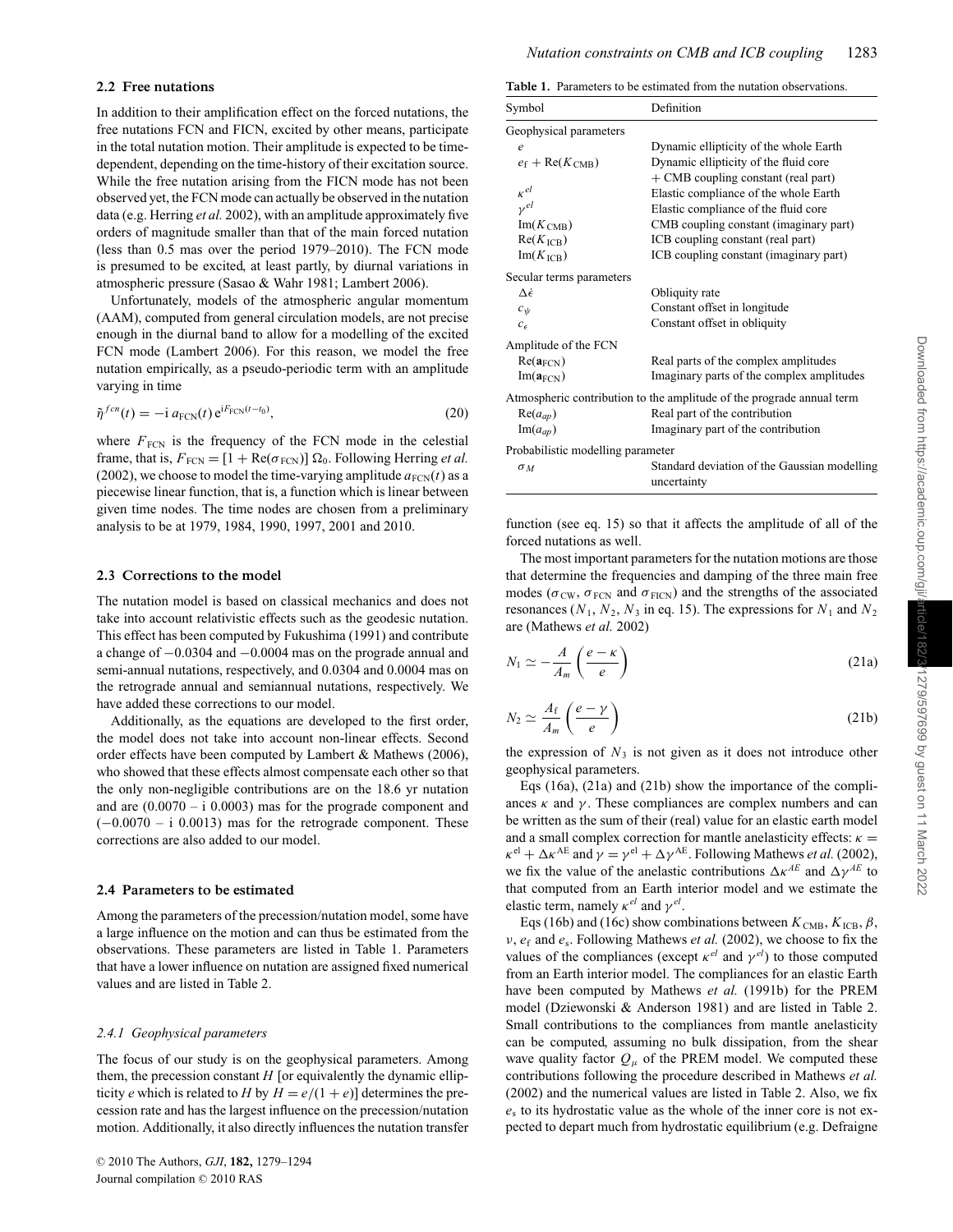**Table 2.** Numerical values of other parameters entering the nutation model.

| Parameter                                  | Numerical values                          |
|--------------------------------------------|-------------------------------------------|
| Principal moments of inertia               |                                           |
| $\overline{A}$                             | $8.0115 \times 10^{37}$ kg m <sup>2</sup> |
| $A_{\rm f}$                                | $9.0583 \times 10^{36}$ kg m <sup>2</sup> |
| $A_{\rm s}$                                | $5.8531 \times 10^{34}$ kg m <sup>2</sup> |
| $e_{\rm s}$                                | $2.422 \times 10^{-3}$                    |
| Elastic compliances                        |                                           |
| $\theta$ el                                | $6.794 \times 10^{-6}$                    |
| $\xi^{el}$                                 | $2.222 \times 10^{-4}$                    |
| $\beta^{el}$                               | $6.160 \times 10^{-4}$                    |
| $\alpha^{el}$                              | $-7.536 \times 10^{-5}$                   |
| $\zeta^{el}$                               | $4.964 \times 10^{-9}$                    |
| $\delta^{el}$                              | $-4.869 \times 10^{-7}$                   |
| $v^{el}$                                   | $7.984 \times 10^{-5}$                    |
| χ                                          | $1.073 \times 10^{-3}$                    |
| $\eta$                                     | $1.940 \times 10^{-3}$                    |
| λ                                          | $\theta$                                  |
| Anelastic contributions to the compliances |                                           |
| $\Delta \kappa^{AE}$                       | $(13 + i 5) \times 10^{-6}$               |
| $\Delta \gamma^{AE}$                       | $(22+i9) \times 10^{-6}$                  |
| $\Delta\theta^{AE}$                        | $(3.7 + i 1.5) \times 10^{-8}$            |
| $\Delta\xi^{AE}$                           | $(2.5 + i 1.0) \times 10^{-6}$            |
| $\Delta \beta^{AE}$                        | $(7.4 + i 3.0) \times 10^{-6}$            |
| $\Delta \alpha^{AE}$                       | $(1 + i 0.4) \times 10^{-8}$              |
| $\Delta\zeta^{AE}$                         | $(25.1 + i 1.2) \times 10^{-11}$          |
| $\Delta \delta^{AE}$                       | 0                                         |
| $\Delta v^{AE}$                            | $\mathbf{0}$                              |
| Parameter $\tau$                           |                                           |
| $\tau$                                     | $3.481 \times 10^{-3}$                    |
| Parameters $\alpha_i$                      |                                           |
| $\alpha_1$                                 | 0.9463                                    |
| $\alpha_2$                                 | 0.8294                                    |
| $\alpha_3$                                 | 0.0537                                    |
| Precession                                 |                                           |
| $H_{R}$                                    | 0.0032737668                              |
| $P_{R}$                                    | 50 384.565 mas $a^{-1}$                   |
| $dP_{R}/dH_{R}$                            | $15397060$ mas a <sup>-1</sup>            |
| $P_{\text{NR}}$                            | $-0.2015$ mas a <sup>-1</sup>             |

*et al.* 1996). The parameters that are to be estimated are then  $e_f$  +  $Re(K<sub>CMB</sub>)$ , Im( $K<sub>CMB</sub>$ ), Re( $K<sub>ICB</sub>$ ) and Im( $K<sub>ICB</sub>$ ). Their values are directly dependent on the values adopted for the fixed parameters. For example, if *e*<sup>s</sup> departs slightly from its hydrostatic equilibrium value, this departure is absorbed in the parameter  $Re(K_{ICB})$ . Similarly, errors in the computation of the compliances  $\beta$  and  $\nu$  directly affect the estimate of the coupling constants.

The numerical values of  $A$ ,  $A_f$ ,  $A_s$  and  $e_s$ , as well as the parameters  $\alpha_i$  are taken as those computed by Mathews *et al.* (1991b) from the PREM interior model (Dziewonski & Anderson 1981). They are given in Table 2.

#### *2.4.2 Secular terms parameters*

The secular component of the motion, given by eq. (9), depends on the parameters *P*,  $\Delta \dot{\epsilon}$ ,  $c_{\psi}$  and  $c_{\epsilon}$ . The latter three are new parameters to estimate and are listed in Table 1. The precession rate *P* can be expressed in terms of the precession constant *H* in the form

$$
P(H) = P_{\rm R}(H) + P_{\rm NR},\tag{22}
$$

where  $P_R(H)$  is the precession rate of the rigid Earth, which depends directly on  $H$ , and  $P_{NR}$  is the contribution to the precession rate due to non-rigid effects and is independent of *H*. The value of *H* is close to that estimated from rigid Earth models  $(H_R)$  so that  $P_R(H)$  can be expanded as

$$
P_{R}(H) = P_{R}(H_{R}) + \frac{dP_{R}}{dH_{R}}(H - H_{R}).
$$
\n(23)

Numerical values for  $H_R$ ,  $P_R(H_R)$  and d  $P_R/dH_R$  from Bretagnon *et al.* (1998) are listed in Table 2 along with the value of  $P_{NR}$ computed by Mathews *et al.* (2002).

### *2.4.3 Free nutation parameters*

The amplitudes  $\mathbf{a}_{\text{FCN}} = \{a_{\text{FCN}}(t_i)\}_{i=1}^6$  of the FCN mode at the time of the selected time nodes  $\{t_i\}_{i=1}^6$  are parameters of the model to be estimated from the observations.

#### *2.4.4 Atmospheric contributions parameters*

Variations in the AAM, mainly due to the diurnal cycle in the heating of the atmosphere by the Sun, also induce forced nutations whose amplitudes are typically five orders of magnitude smaller than those driven by the tidal potential. In principle, these contributions could be computed from AAM models (Bizouard *et al.* 1998) but, as shown by Yseboodt *et al.* (2002), the results strongly depend on the choice of the atmospheric model. The estimation from AAM models is thus not precise enough to be added to our model. However, atmospheric effects influence mainly the annual prograde nutation (Bizouard *et al.* 1998); we thus follow Mathews *et al.* (2002) and incorporate them as a correction to the annual prograde nutation. This correction *aap* is an additional parameter of the model to be estimated.

# **3 NUTATION DATA**

Nutations are computed from VLBI observations. This technique consists in observing very distant galactic objects (quasars) from an array of Earth based large radio-telescopes. After each observing session, the signals recorded at each telescope are compared and differences between arrival times (delays) are inferred by correlations. These observed delays can be modelled in terms of several parameters such as the geographic location of the telescopes, the position of the quasars, the propagation delays due to the atmosphere, and the orientation of the Earth in space (and thus, in particular, the precession/nutation motion). The delays are then inverted to obtain an estimation of these parameters.

VLBI-delay data are processed by several analysis centres in order to get estimations of these parameters, including the precession/nutation angles of interest in our study. Each centre uses different analysis strategies and softwares to compute the nutation offsets. In this study, we use nutation angle time-series produced by three such centres: the NASA Goddard Space Flight Center (GSFC), the Paris Observatory (OPA) and the Institute of Applied Astronomy (IAA). We choose these centres because they present important differences in their analysis strategies. While both the GSFC and OPA centres use the Calc/Solv software, the IAA centre uses the OCCAM software. One of the characteristics of the OPA solution is that they use a different celestial reference frame that is defined by 247 stable sources selected by Feissel-Vernier *et al.* (2006), while the other centres use the conventional 212 sources that defined the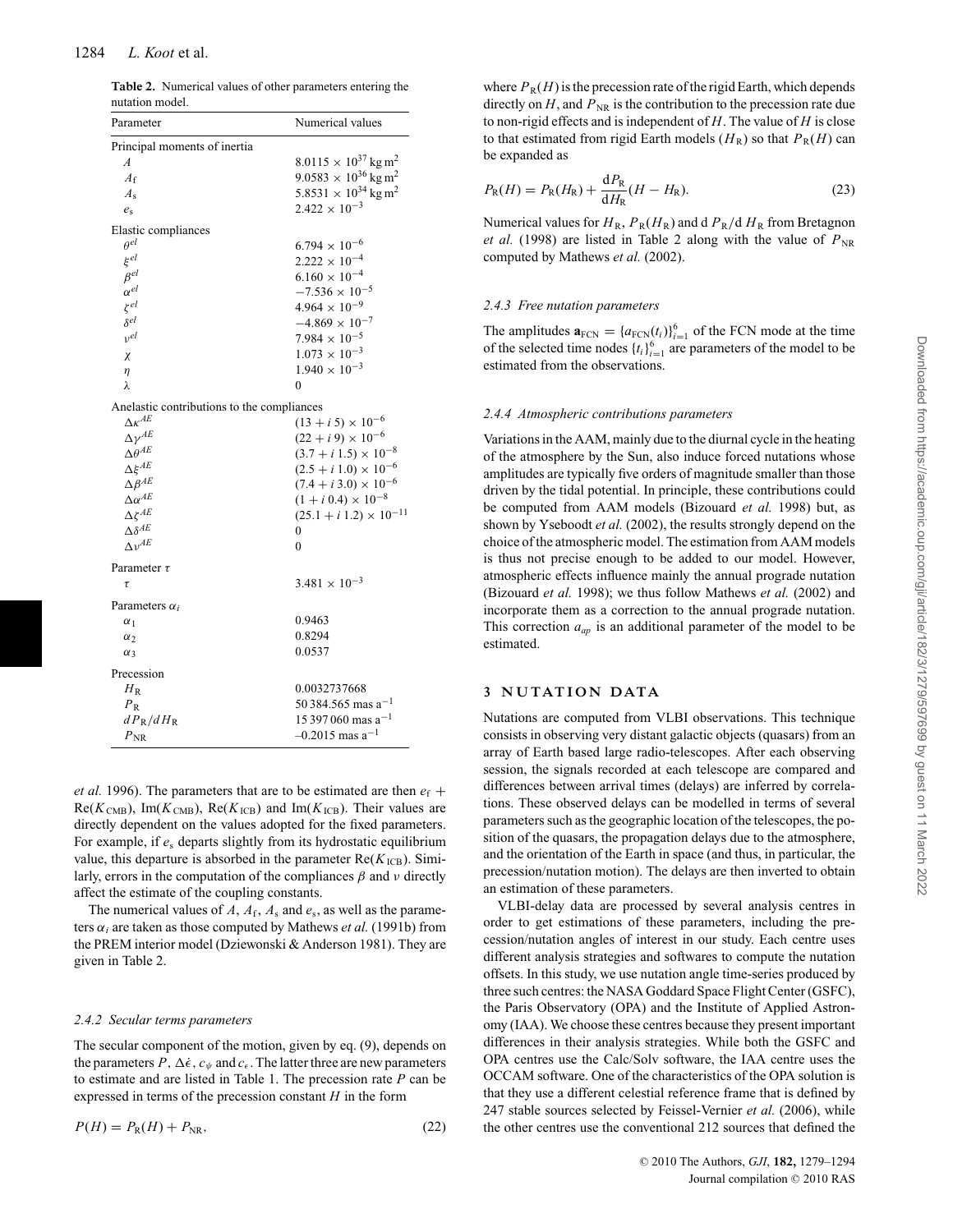#### **4 INVERSION STRATEGY**

The strategy that we use for the inversion of the nutation observations has been described in details in Koot *et al.* (2008). We summarize here its main features.

#### **4.1 Inversion in the time-domain**

As the gravitational forcing is mainly periodic, nutation models are often developed in the frequency domain. However, nutation observations are available as time-series. In order to compare the model to the data, there are two possibilities: either (1) to estimate the amplitudes of the most important periodic terms in the timedomain data and compare these amplitudes to the frequency-domain nutation model or (2) to expand the nutation model in the time domain and compare it directly to the time-domain observations. The first method was used by Herring *et al.* (2002) while in Koot *et al.* (2008) we developed the second one.

The main advantage of using the time-domain method is that it allows us to use all the available data, which is not the case in the frequency domain where only the amplitudes of some 21 periodic terms can be extracted from the data (Herring *et al.* 2002).

The time-domain nutation model that we use is composed of the secular (eq. 9), periodic (eqs 10, 13), Poisson (eq. 18) and free FCN (eq. 20) motions,

$$
\tilde{\eta}(t,\theta) = \tilde{\eta}^{\text{sec}}(t,\theta) + \tilde{\eta}^{\text{per}}(t,\theta) + \tilde{\eta}^P(t,\theta) + \tilde{\eta}^{\text{fon}}(t,\theta), \tag{24}
$$

where the symbol  $\theta$  represents the parameters of the model that are to be estimated. The time-domain model given by (24) is more complete than the one used in Koot *et al.* (2008) where the Poisson terms were not taken into account. Also, in Koot *et al.* (2008), the time-variable amplitude of the FCN mode was estimated separately from a preliminary analysis and was removed from the data before the final inversion. Here, we estimate it jointly with the other geophysical parameters, a more self-consistent approach.

#### **4.2 Bayesian inversion method**

#### *4.2.1 The Bayesian framework*

In a Bayesian inversion framework (e.g. Gregory 2005; Tarantola 2005), knowledge of the model parameters (*θ*) is inferred from independent probability density functions (pdf) that describe the information provided by the observed data (**d**), the data-independent prior information on the parameters  $(\pi)$  and the model predicted data (**d**<sup>∗</sup>).

The probability for the parameters given the observed data and the prior information is called the 'posterior' pdf and can be written as

$$
p(\theta|\mathbf{d}) \propto L(\mathbf{d}|\theta) \pi(\theta),\tag{25}
$$

where  $L(\mathbf{d}|\boldsymbol{\theta})$  represents the likelihood of observing the data **d** given the parameter values  $\theta$ . We construct *L* by assuming that the observed data are related to the model prediction by

$$
\mathbf{d} = \mathbf{d}^* + \mathbf{e}_d,\tag{26}
$$

where **e***<sup>d</sup>* represents the uncertainty associated with the observed data and is chosen to be a normal distribution of zero mean and variance  $\sigma^2$ . The model predictions  $\mathbf{d}^*$  are related to the parameters by

$$
\mathbf{d}^* = \mathbf{M}(\boldsymbol{\theta}) + \mathbf{e}_M,\tag{27}
$$

where  $\mathbf{M}(\theta)$  is the model, also called the 'forward problem', and  $\mathbf{e}_M$ characterizes model uncertainty, independent of data. We choose the pdf representing  $e_M$  to be a normal distribution of zero mean and variance  $\sigma_M^2$ . In this case, it can be shown (e.g. Gregory 2005) that the likelihood for observing data **d** given parameter values  $\theta$  is

$$
L(\mathbf{d}|\boldsymbol{\theta}) \propto \left[ \prod_{i=1}^{N} \left( \sigma_i^2 + \sigma_M^2 \right)^{-\frac{1}{2}} \right] \exp \left\{ -\frac{1}{2} \sum_{i=1}^{N} \frac{\left[ d_i - M_i(\boldsymbol{\theta}) \right]^2}{\left( \sigma_i^2 + \sigma_M^2 \right)} \right\}.
$$
\n(28)

From the posterior pdf, we can get the pdf for one specific parameter  $\theta_i$  by computing the marginal of the posterior defined by

$$
p(\theta_i|\mathbf{d}) = \int p(\theta|\mathbf{d}) d\theta_1 \dots d\theta_{i-1} d\theta_{i+1} \dots d\theta_n.
$$
 (29)

From this marginal, an estimated value for the parameter  $\theta_i$  can be obtained by computing its mean or the value for which the probability is the highest (the maximum *a posteriori*, MAP, solution). Confidence intervals (CI) corresponding to a given probability can also be estimated from the marginal in order to get an estimation of the error on the parameter.

#### *4.2.2 Posterior used in our study*

In our case, the data are two time series:  $\mathbf{d}^R = {\Delta \psi_i \sin \epsilon_0}_{i=1}^N$  for the nutation in longitude and  $\mathbf{d}^I = {\mathbf{\lbrace \Delta \epsilon_i \rbrace}_{i=1}^N}$  for the nutation in obliquity, corresponding to the time indices  $\{t_i\}_{i=1}^N$ . We assume that the uncertainties in the measurement of each are independent and that they are given by normal distributions of zero mean and standard deviations  $\boldsymbol{\sigma}^R = {\sigma_i^{\psi} \sin \epsilon_0}_{i=1}^N$  and  $\boldsymbol{\sigma}^I = {\sigma_i^{\epsilon}}_{i=1}^N$ , respectively. In this case we have

$$
L(\mathbf{d}|\boldsymbol{\theta}) = L(\mathbf{d}^R|\boldsymbol{\theta}) L(\mathbf{d}^I|\boldsymbol{\theta})
$$
\n(30)

and the likelihood functions  $L(\mathbf{d}^R|\boldsymbol{\theta})$  and  $L(\mathbf{d}^I|\boldsymbol{\theta})$  can both be computed from eq. (28), which gives

$$
L(\mathbf{d}|\boldsymbol{\theta}) \propto \left(\prod_{i=1}^{N} \left[\left(\sigma_i^R\right)^2 + \sigma_M^2\right]^{-\frac{1}{2}} \left[\left(\sigma_i^I\right)^2 + \sigma_M^2\right]^{-\frac{1}{2}}\right) \times \exp\left\{-\frac{1}{2} \sum_{i=1}^{N} \left[\frac{\left(d_i^R - M_i^R(\boldsymbol{\theta})\right)^2}{\left(\sigma_i^R\right)^2 + \sigma_M^2} + \frac{\left(d_i^I - M_i^I(\boldsymbol{\theta})\right)^2}{\left(\sigma_i^I\right)^2 + \sigma_M^2}\right]\right\},\tag{31}
$$

where  $M_i^R(\theta) = \text{Re}[\tilde{\eta}(t_i, \theta)]$  and  $M_i^I(\theta) = \text{Im}[\tilde{\eta}(t_i, \theta)]$ , with  $\tilde{\eta}(t_i, \theta)$  given by eq. (24).

In writing eq. (31), we make the hypothesis that the standard deviation characterizing the model uncertainty  $\sigma_M$  is the same for nutation in longitude and obliquity. As this parameter is unknown, it is considered as an additional parameter to be estimated. From eq. (25), the posterior pdf is then given by

$$
p(\theta, \sigma_M|\mathbf{d}) \propto L(\mathbf{d}|\theta) \pi(\theta, \sigma_M),
$$
\n(32)

where  $L(\mathbf{d}|\boldsymbol{\theta})$  is given by eq. (31) and  $\pi(\boldsymbol{\theta}, \sigma_M)$  is the prior pdf on the parameters  $\theta$  and  $\sigma_M$ . Detail on the prior that we use are given in Koot *et al.* (2008). Note that, by our choice of prior, we impose the following constraints on the coupling constants: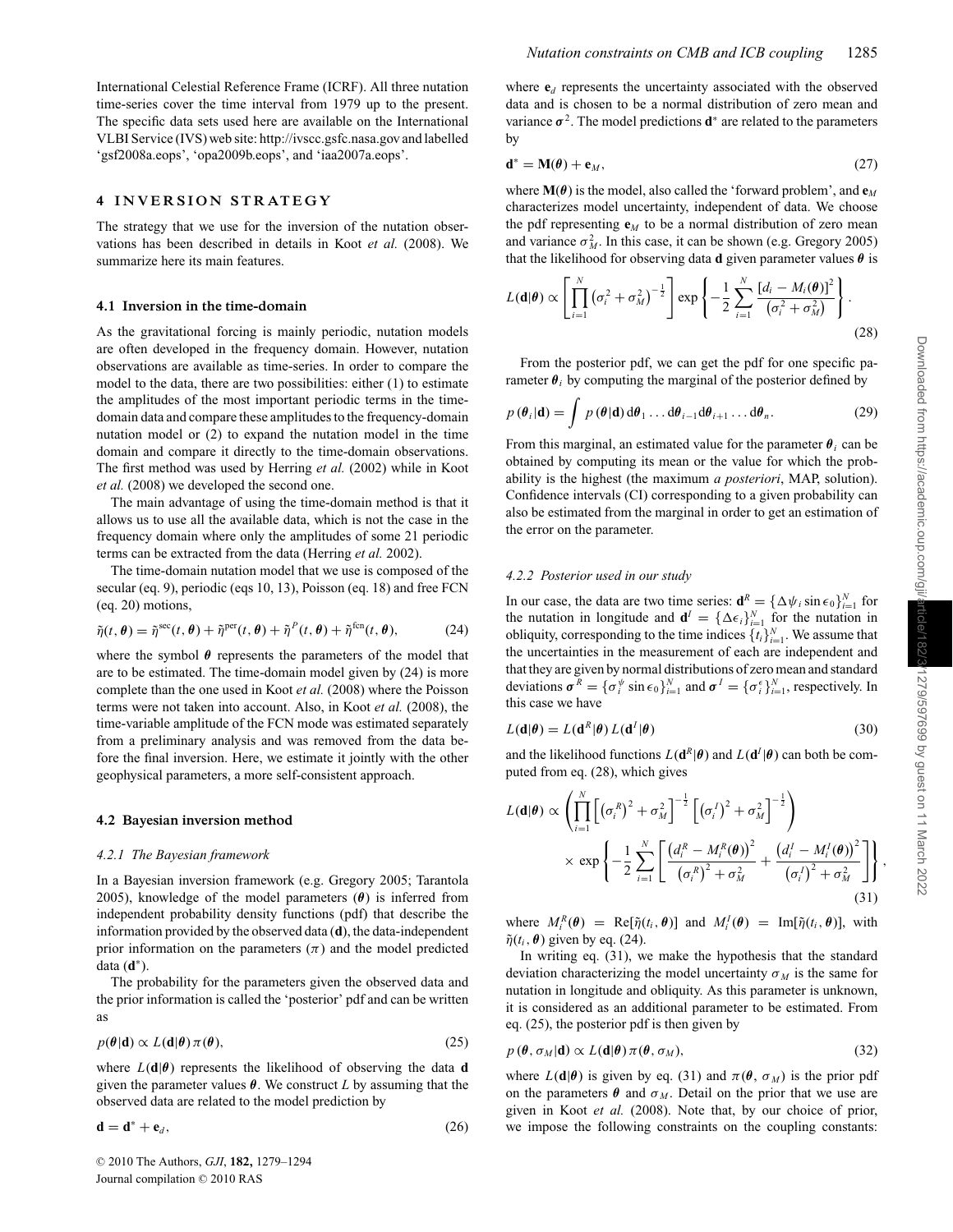**Table 3.** Estimated values and errors for the nutation model parameters computed from the GSFC, OPA and IAA nutation time-series, as well as for the joint inversion.

| Parameter                         | Units               | Data sets                         |                   |                   |                   |                            |                    |
|-----------------------------------|---------------------|-----------------------------------|-------------------|-------------------|-------------------|----------------------------|--------------------|
|                                   |                     | Joint inversion<br>GSFC, OPA, IAA | <b>GSFC</b>       | <b>OPA</b>        | IAA               | GSFC1<br>$(1990 - 2009.3)$ | <b>MHB</b>         |
| $\epsilon$                        | $10^{-3}$           | $3.2845482 \pm 1$                 | $3.2845481 \pm 2$ | $3.2845477 \pm 2$ | $3.2845488 \pm 2$ | $3.2845484 \pm 2$          | $3.2845479 \pm 13$ |
| $e_f + \text{Re}(K_{\text{CMB}})$ | $10^{-3}$           | $2.6753 \pm 2$                    | $2.6751 \pm 4$    | $2.6755 \pm 4$    | $2.6753 \pm 4$    | $2.6751 \pm 3$             | $2.6680 \pm 21$    |
| $\kappa^{el}$                     | $10^{-3}$           | $1.038 \pm 2$                     | $1.038 \pm 3$     | $1.035 \pm 3$     | $1.042 \pm 3$     | $1.038 \pm 4$              | $1.034 \pm 10$     |
| $\nu$ <sup>el</sup>               | $10^{-3}$           | $1.9649 \pm 3$                    | $1.9647 \pm 5$    | $1.9652 \pm 5$    | $1.9646 \pm 5$    | $1.9647 \pm 5$             | $1.966 \pm 2$      |
| Im(K <sub>CMB</sub> )             | $10^{-5}$           | $-1.78 \pm 2$                     | $-1.80 \pm 3$     | $-1.78 \pm 3$     | $-1.76 \pm 4$     | $-1.79 \pm 3$              | $-1.85 \pm 15$     |
| $Re(K_{ICB})$                     | $10^{-3}$           | $1.01 \pm 2$                      | $0.99 \pm 4$      | $1.03 \pm 3$      | $1.00 \pm 4$      | $1.02 \pm 4$               | $1.11 \pm 11$      |
| $Im(K_{ICB})$                     | $10^{-3}$           | $-1.09 \pm 3$                     | $-1.06 \pm 5$     | $-1.09 \pm 6$     | $-1.10 \pm 6$     | $-1.04 \pm 5$              | $-0.78 \pm 14$     |
| $Re(a_{ap})$                      | $\mu$ as            | $0 \pm 4$                         | $-10\pm 6$        | $12 \pm 7$        | $-1\pm 8$         | $-9\pm7$                   | $-10$              |
| $\text{Im}(a_{ap})$               | $\mu$ as            | $107 \pm 4$                       | $104 \pm 6$       | $108 \pm 7$       | $109 \pm 9$       | $106 \pm 7$                | 108                |
| $\Delta\dot{\epsilon}$            | $\text{mas a}^{-1}$ | $-0.2572 \pm 7$                   | $-0.2584 \pm 12$  | $-0.2530 \pm 13$  | $-0.2602 \pm 14$  | $-0.2615 \pm 15$           |                    |
| $c_{\epsilon}$                    | mas                 | $-6.880 \pm 5$                    | $-6.914 \pm 7$    | $-6.845 \pm 7$    | $-6.879 \pm 9$    | $-6.910 \pm 7$             |                    |
| $c_v$                             | mas                 | $-41.68 \pm 1$                    | $-41.70 \pm 2$    | $-41.64 \pm 2$    | $-41.71 \pm 2$    | $-41.71 \pm 2$             |                    |
| $\sigma_M$                        | mas                 | $0.121 \pm 3$                     | $0.106 \pm 5$     | $0.107 \pm 5$     | $0.132 \pm 5$     | $0.097 \pm 5$              |                    |

*Notes:* Results for the GSFC time-series are shown for the whole period (1979–2009.3) and also for the period 1990–2009.3 (labeled GSFC1). The errors, corresponding to the 99.7 per cent CI, refer to the last written digits. The last column shows the results obtained by Mathews *et al.* (2002) (MHB).

**Table 4.** Estimated values and 99.7 per cent CI for the timevariable amplitude of the FCN mode computed from the inversion of the GSFC data set (units: mas).

| Time | $Re(a_{\text{FCN}})$ | $Im(a_{\text{FCN}})$ |
|------|----------------------|----------------------|
| 1979 | $-0.14 \pm 0.33$     | $-0.33 \pm 0.32$     |
| 1984 | $0.20 \pm 0.06$      | $-0.32 \pm 0.05$     |
| 1990 | $0.03 \pm 0.02$      | $-0.15 \pm 0.02$     |
| 1997 | $-0.07 \pm 0.02$     | $-0.10 \pm 0.02$     |
| 2001 | $0.16 \pm 0.02$      | $0.11 \pm 0.02$      |
| 2010 | $-0.21 \pm 0.02$     | $0.20 \pm 0.02$      |

 $Im(K<sub>CMB</sub>)$  < 0,  $Re(K<sub>ICB</sub>)$  > 0 and  $Im(K<sub>ICB</sub>)$  < 0, in accordance with theoretical models of the couplings (Buffett *et al.* 2002; Mathews & Guo 2005). Samples of the posterior pdf are obtained from the Metropolis–Hastings algorithm (Metropolis *et al.* 1953; Hastings 1970).

We note finally that the parameter  $\sigma_M$  appearing in eq. (31) cannot be distinguished from a constant additive correction to the measurement errors  $\sigma_i^R$  and  $\sigma_i^I$ . Therefore, our inversion takes into account a possible underestimation of VLBI nutation angles errors, which have been shown by Herring *et al.*(2002) to be too optimistic.

#### **5 INVERSION RESULTS**

We have carried out individual inversions for each of the three nutation time-series independently, as well as an inversion with all the times series together. As the quality of the data largely improves with time, we have also performed an inversion of the GSFC timeseries restricted to the last 20 yr, that is, from 1990 to 2009.3.

#### **5.1 Estimated parameters**

The estimated values and the 99.7 per cent CI for all parameters, for each inversion, are presented in Table 3. The time-dependent amplitude of the FCN is given in Table 4 for the GSFC data set and shown in Fig. 1 for the three data sets. As expected, for all the parameters, the estimated values obtained from the joint inversion are practically equal to the mean of the individual inversions. The associated errors of the joint inversion are smaller than for

the individual inversions, consistent with the fact that more data were used.

Figs 2 and 3 show the marginal posteriors for  $Im(K<sub>CMB</sub>)$ ,  $Re(K_{ICB})$  and  $Im(K_{ICB})$ . The marginal posteriors for other parameters are similar. Figs 2 and 3 also illustrate that while the errors for the inversions are small, the fact that the pdf's of individual inversions do not completely overlap indicates that these errors are likely underestimated.

In general, our retrieved parameters are in good agreement with the values estimated in Mathews *et al.* (2002). The only discrepancies are for the estimates of  $Re(K_{ICB})$ , Im( $K_{ICB}$ ) and  $e_f$  +  $Re(K<sub>CMB</sub>)$ . The differences for the former two and their implication are the focus of Section 6. The discrepancy for  $e_f + \text{Re}(K_{\text{CMB}})$  does not come from our different inversion strategy as we get the same estimation when inverting the frequency data used by Mathews *et al.* (2002). It comes probably from a different value of Re( $\Delta \beta^{AE}$ ).

Differences between the results presented here and those in Koot *et al.* (2008) are from the inclusion of the Poisson terms which alter the amplitude of the long periods nutations. Other differences are from the contribution of mantle anelasticity on all of the compliances (rather than only on  $\kappa$  and  $\gamma$ ). The inclusion of the anelastic contribution to the compliance  $\beta$  affects directly our estimates of  $e_f$  + Re( $K_{\text{CMB}}$ ) and Im( $K_{\text{CMB}}$ ) because, as already noted in Section 2.4.1, it is the sum ( $e_f + K_{\text{CMB}} - \beta$ ) that enters the expression of the FCN frequency (16b).

#### **5.2 Residuals**

The residuals between the data and the model can be computed by the following estimator:

$$
\bar{r}_i = \int \left(d_i - \tilde{\eta}(t_i, \boldsymbol{\theta})\right) p(\boldsymbol{\theta}|\mathbf{d}) \, \mathrm{d}\boldsymbol{\theta}.\tag{33}
$$

The estimated residuals are shown on Fig. 4 for the GSFC timeseries. The residuals for the other data sets are very similar. The weighted root-mean-squares (WRMS) of the residuals, defined by

WRMS(
$$
\mathbf{r}, \sigma
$$
) =  $\sqrt{\sum_{i} w_i r_i^2}$ , where  $w_i = \frac{1/\sigma_i^2}{\sum_{j} 1/\sigma_j^2}$  (34)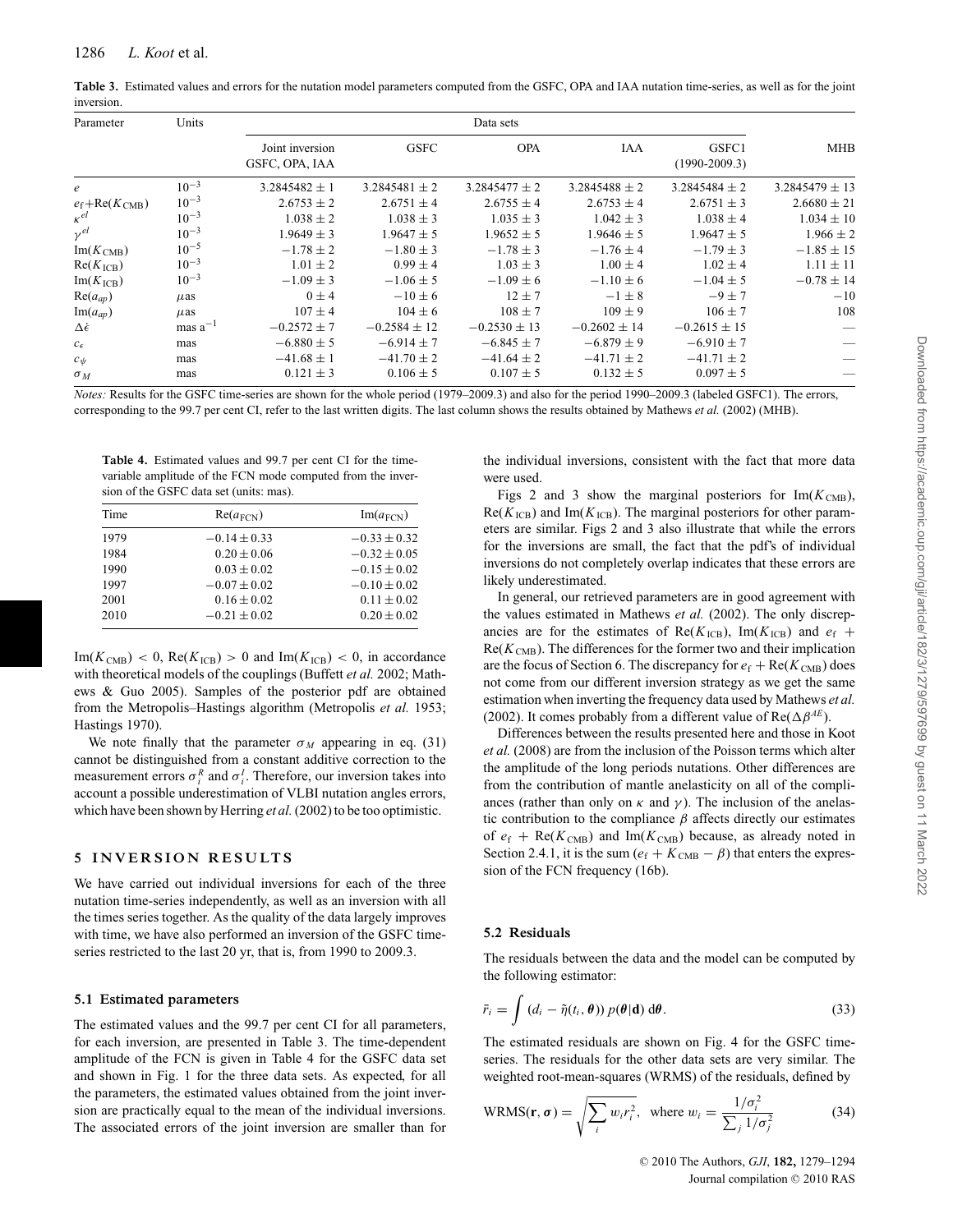

Figure 1. Estimated values and 99.7 per cent CI for the time-variable amplitude of the free FCN mode computed from the GSFC, OPA and IAA data sets.



**Figure 2.** Marginal posterior pdf of  $Im(K<sub>CMB</sub>)$  for the individual inversion of the three time-series (GSFC, OPA and IAA), the joint inversion (Joint) and for the GSFC data truncated to the period 1990–2009.3 (GSFC1). The blue box is the 99.7 per cent CI obtained by Mathews *et al.* (2002) (MHB).

are 0.12 mas for both the  $\Delta \psi$  sin  $\epsilon_0$  and the  $\Delta \epsilon$  components, for the GSFC data set, and 0.13 mas for the OPA and IAA data sets. These are smaller than the WRMS obtained by Herring *et al.* (2002). They are also smaller than in Koot *et al.* (2008) because the Poisson terms are no longer part of the residuals. This is also why the parameter  $\sigma_M$ , characterizing model uncertainty, is smaller here than in Koot *et al.* (2008). The direct consequence of a smaller  $\sigma_M$  is smaller errors on the parameters.

# **5.3 Periods and Q of the normal modes**

From the samples of the posterior pdf given by eq. (32), we can infer the pdf of the complex frequencies  $(\sigma)$  of the rotational normal modes that are in the frequency band of nutation, namely the FCN and FICN. These frequencies correspond to values of  $\sigma$  for which Det[**M**  $(\sigma)$ ] = 0. The estimations for the corresponding periods *T* and quality factors *Q*, defined by:  $\sigma + 1 = T^{-1}[1 - (i/2Q)]$ , are given in Table 5 for the individual inversions.

# **6 COUPLING CONSTANTS AND PHYSICAL PROPERTIES OF THE CMB AND ICB**

We now focus our attention on the coupling parameters. At the CMB, as Re( $K_{\text{CMB}}$ ) cannot be separated from  $e_f$ , only Im( $K_{\text{CMB}}$ ) can be used to infer information on the coupling. We are thus interested in the parameters  $Im(K_{CMB})$ ,  $Re(K_{ICB})$  and  $Im(K_{ICB})$ . The numerical values of the latter two parameters are significantly different from previous nutation inversions. We explore below the reasons for these differences and investigate the consequence of these new values on the coupling at both the CMB and ICB.

# **6.1 Coupling constants**

The estimates of  $Im(K_{CMB})$ ,  $Re(K_{ICB})$  and  $Im(K_{ICB})$  obtained from the OPA and IAA time-series are in close agreement (see Table 3).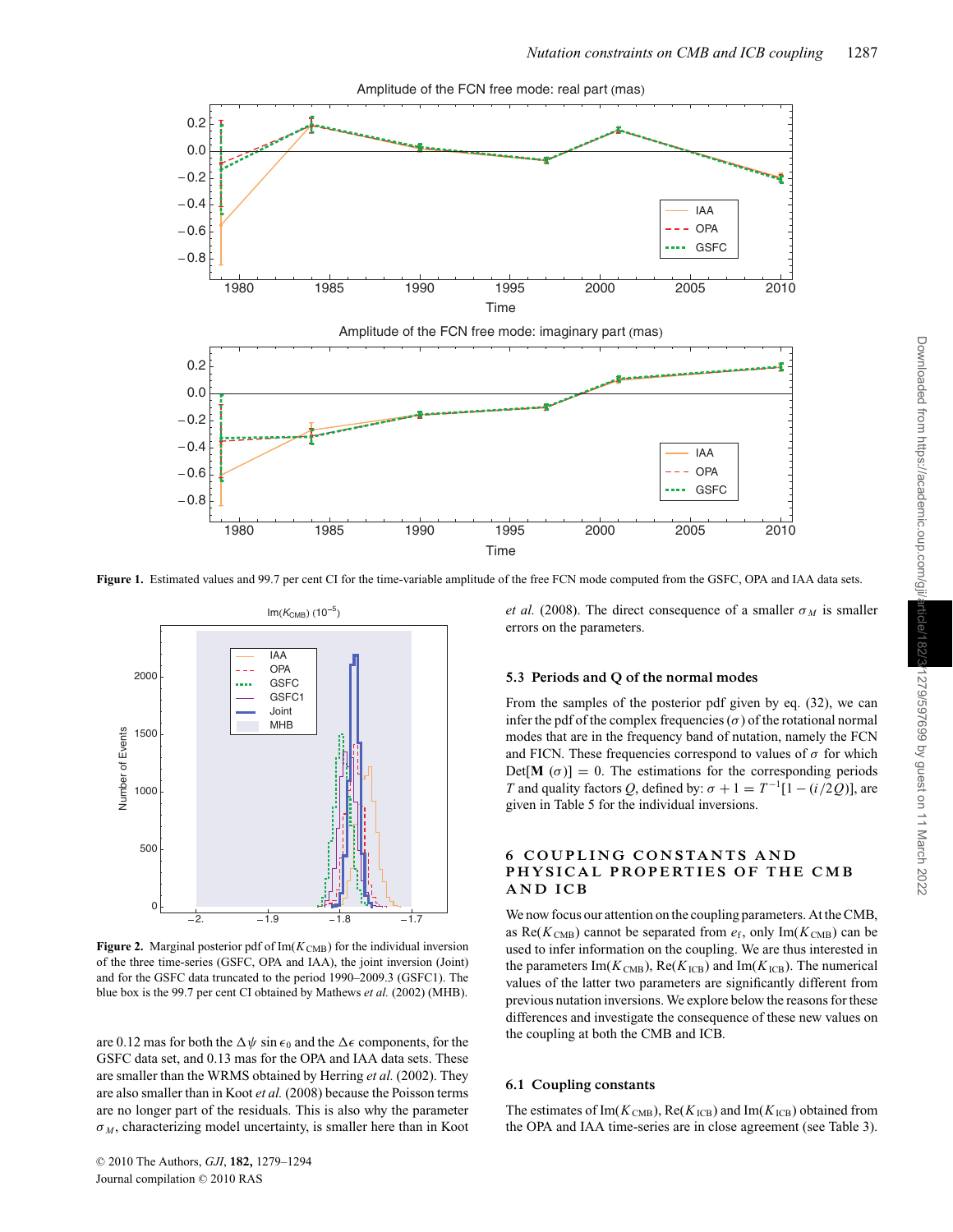

**Figure 3.** Marginal posterior pdf of Re( $K_{\text{ICB}}$ ) and Im( $K_{\text{ICB}}$ ) for the individual inversion of the three time-series (GSFC, OPA and IAA), the joint inversion (Joint) and for the GSFC data truncated to the period 1990–2009.3 (GSFC1). The blue boxes are the 99.7 per cent CI obtained by Mathews *et al.* (2002) (MHB).



**Figure 4.** Residuals for the GSFC nutation data set in longitude (upper) and obliquity (lower).

The estimates from the GSFC time-series are somewhat different but are still consistent with the two other time-series as the 99.7 per cent CI always have an intersection. The inversion of the GSFC1 time-series gives mean values slightly different from that of the complete GSFC time-series but again the 99.7 per cent CI widely overlap one another.

Our estimate of Im( $K<sub>CMB</sub>$ ) from the joint inversion is (−1.78  $\pm$ 0.02)  $\times$  10<sup>-5</sup>. As mentioned above, and shown on Fig. 2, the pdf's of  $Im(K<sub>CMB</sub>)$  from the different inversions do not overlap one another exactly. The smallest (resp. largest) absolute value of  $Im(K<sub>CMB</sub>)$ , within the 99.7 per cent CI, from all our inversions is  $\text{Im}(K_{\text{CMB}}) = -1.72 \times 10^{-5}$  from the IAA time-series [resp.  $Im(K<sub>CMB</sub>) = -1.83 \times 10^{-5}$ , from GSFC]. These upper and lower bounds on  $Im(K<sub>CMB</sub>)$  are perhaps more representative of the uncertainties than the very small errors obtained in each separate inversions. We use these values in our analysis below.

Similarly, our estimates of  $Re(K_{ICB})$  and  $Im(K_{ICB})$  from the joint inversion are (see Tab. 3) (1.01  $\pm$  0.02) 10<sup>-3</sup> and (-1.09  $\pm$ 0.03) 10<sup>−</sup>3, respectively. Upper and lower bounds within the 99.7 per cent CI from individual time-series are  $1.06 \times 10^{-3}$  and  $0.95 \times 10^{-3}$ , and  $-0.99 \times 10^{-3}$  and  $-1.16 \times 10^{-3}$ , respectively.

Although  $Re(K_{ICB})$  and  $Im(K_{ICB})$  are significantly different, our estimate of  $Im(K<sub>CMB</sub>)$  is in agreement with that of Mathews *et al.* (2002). This can be explained as follows. The parameter  $K_{\text{ICB}}$  affects directly the complex frequency of the FICN (see eq. 16c). The period of this mode is approximately 1000 d in the celestial frame (Mathews *et al.* 2002, and Table 5) so that the forced nutations that

**Table 5.** Periods and quality factors of the FCN and FICN. The errors correspond to the 99.7 per cent CI.

| Data set     | <b>FCN</b>                             |                                | <b>FICN</b>              |                          |
|--------------|----------------------------------------|--------------------------------|--------------------------|--------------------------|
|              | T (days)                               | Ő                              | T (days)                 | Ő                        |
| GSFC         | $-429.09 + 0.07$                       | $19641 + 270$                  | $904 + 29$               | $467 + 24$               |
| OPA          | $-429.00 + 0.07$                       | $19716 + 288$                  | $945 + 30$               | $455 + 23$               |
| IAA<br>GSFC1 | $-429.05 + 0.08$<br>$-429.07 \pm 0.07$ | $19886 + 328$<br>$19721 + 277$ | $919 + 33$<br>$929 + 31$ | $453 + 24$<br>$480 + 24$ |
|              |                                        |                                |                          |                          |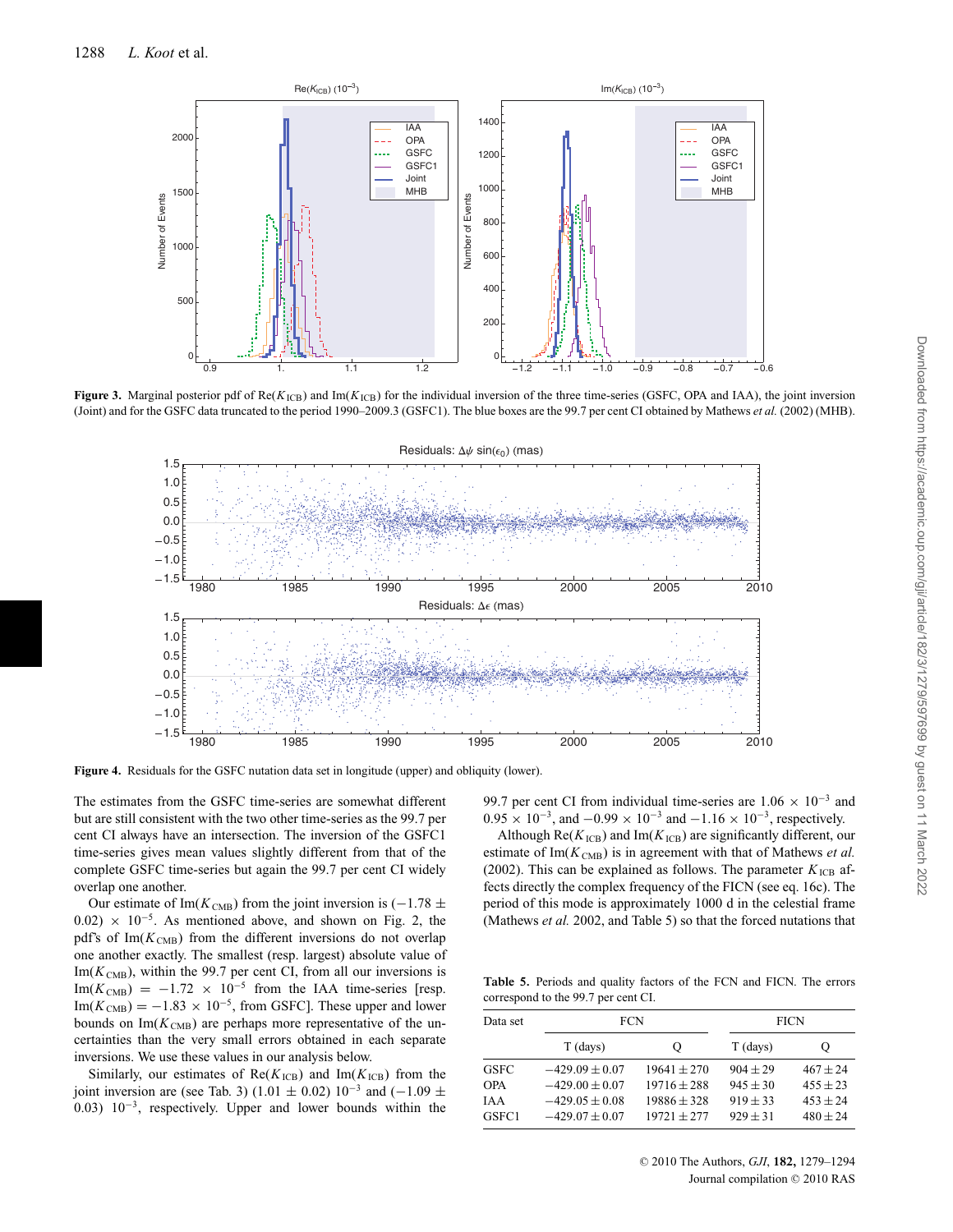are the most affected by resonance are the ones with long periods and in particular the nutation of 18.6 yr. The amplitude of this nutation is known with less precision than the other dominant forced nutations because only 30 yr of data are available. The difference in  $K_{\text{ICB}}$  comes then mainly from a better account of the long-period terms: all the long-period periodic and Poisson terms are part of our model (not only the 18.6 yr periodic term). A part of the difference in  $K_{\text{ICB}}$  also originates simply from the 10 yr of additional nutation observations that are part of our inversion. In contrast,  $Im(K<sub>CMB</sub>)$ is mainly determined from the amplitude of the retrograde annual nutation, the forced nutation with the closest frequency to that of the FCN. Since the amplitude of the retrograde annual nutation could already be well determined with data prior to 2000, our estimate of  $Im(K<sub>CMB</sub>)$  is not different from that of Mathews *et al.* (2002).

#### **6.2 Coupling model**

Our new estimations of the coupling constants have implications for the coupling at the CMB and ICB and in turn, on the physical parameters on which these depend. Our goal here is not to develop new models of coupling. We are merely interested in determining the numerical values of the physical parameters that are consistent with our coupling constants. We restrict our attention to EM and viscous coupling, which have been the focus of the most recent studies. We adopt the viscomagnetic coupling model of Mathews & Guo (2005), in which the coupling constant at one boundary *b* is given by

$$
K_b = \frac{\pi a_b^4}{2i\Omega_0 A_s} \int_0^\pi \left(\mu_0^{-1} I_b^{\rm em} + \rho \nu I_b^{\rm vis}\right) \sin \theta \, \mathrm{d}\theta,\tag{35}
$$

where  $a<sub>b</sub>$  is the boundary radius,  $\mu_0$  is the magnetic permeability of free space, and  $\theta$  is colatitude.  $I_b^{\text{em}}$  and  $I_b^{\text{vis}}$  include the contributions from EM and viscous forces, respectively, to the boundary torque. They depend on the radial magnetic field at the boundary  $(B_r)$ , on the electrical conductivities of the fluid core ( $\sigma_f$ ) and the solid side of the boundary ( $\sigma_m$  for the mantle and  $\sigma_s$  for the inner core), on the kinematic viscosity of the fluid core close to the boundary  $(v)$ , and on the density of the fluid core. The complete expressions for  $I_b^{\text{em}}$  and  $I_b^{\text{vis}}$ , at the CMB and ICB, can be found in Mathews & Guo (2005). In the limit of zero viscosity, the second term of the integrand in (35) vanishes and the purely EM model of Buffett *et al.* (2002) is retrieved.

We fix the electrical conductivities of the outer and inner cores to that of iron under core conditions, namely  $\sigma_f = \sigma_s = 5 \times 10^5$  S m<sup>-1</sup> (Stacey & Anderson 2001). We take the densities of the fluid core at the CMB and ICB as given by PREM (Dziewonski & Anderson 1981), 9903.4 and 12166.3 kg m<sup>-3</sup>, respectively.

The radial magnetic field at the CMB and ICB that enters  $I_b^{\text{em}}$  is decomposed into a dipolar  $(B_r^D)$  and a uniform  $(B_r^{\text{ND}})$  component, the latter representing an effective contribution to the EM torque from all field components other than the axial dipole. The viscous coupling part depends on the kinematic viscosity of the fluid core. Since it is poorly known, it is considered as an unknown parameter.

#### **6.3 Coupling at the CMB**

Our estimate of  $Im(K<sub>CMB</sub>)$  is in agreement with that of Mathews *et al.* (2002) used in the study of Mathews & Guo (2005). Thus, we agree with the interpretation of  $Im(K_{CMB})$  in terms of physical parameters presented in this latter study. Nevertheless, for completeness, we do include here an analysis of the coupling at the

CMB on the basis of updated values of  $B_r^D$  and  $B_r^{\text{ND}}$  based on the recent model CHAOS-2s (Olsen *et al.* 2009) constructed from satellite observations of the magnetic field. Also, in our study, we give the errors on the physical parameters that arise from the errors on Im( $K<sub>CMB</sub>$ ), which was not done by Mathews & Guo (2005).

Assuming a perfectly insulating mantle, the long-wavelength components (spherical harmonic degrees smaller or equal to 13) of the magnetic field at the CMB can be determined from a downward continuation of the magnetic field observed at the Earth's surface. The amplitude of the axial dipole at the CMB is thus well determined though it is currently decreasing at a rate of approximately 150 nT per year (e.g Gubbins *et al.* 2006). Since this corresponds to a very small change over the time-span of the nutation observations, we simply assume a fixed rms value of  $\bar{B}_r^D = 0.209 \text{ mT}$ based on CHAOS-2s (Olsen *et al.* 2009) evaluated at J2000. As for rms strength of  $B_r^{\text{ND}}$  at the CMB, though its long wavelength contribution is well determined, the short-wavelength contribution cannot be obtained from surface observations because it is masked by the crustal field. The true rms strength of  $B_r^{\text{ND}}$  is thus unknown. However, the power spectrum of the field between degrees 2 and 13 is found to follow a log-linear trend. Assuming this trend continues to higher degrees, an estimate of  $\bar{B}_r^{\text{ND}}$  can be constructed by extrapolation. Based on the mean power spectrum of CHAOS-2s between 2000 and 2008, we get  $\bar{B}_r^{\text{ND}} = 0.281$  mT. We refer to this value of  $\bar{B}_r^{\text{ND}}$  below as that inferred from magnetic field observations, though this remains an unknown quantity.

We consider first the case of a purely EM coupling. We use  $\bar{B}_r^D$  = 0.209 mT and treat  $\bar{B}_r^{\text{ND}}$  as an unknown parameter. The other unknown parameter is  $\sigma_m$ . These two parameters cannot be both estimated from the single parameter  $Im(K<sub>CMB</sub>)$ . We choose to estimate  $\bar{B}_r^{\text{ND}}$  for different choices of  $\sigma_m$ . Following Buffett *et al.* (2002), we first consider the case of a very high lowermost mantle conductivity taken to be equal to that of the core,  $\sigma_m = 5 \times 10^5 \text{ S m}^{-1}$ .

Fig. 5 shows the real and imaginary parts of  $K_{\text{CMB}}$  as a function of  $\bar{B}_r^{\text{ND}}$ . The black solid horizontal line corresponds to  $\text{Im}(K_{\text{CMB}})$  =  $-1.78 \times 10^{-5}$ , our estimate from the joint inversion (see Table 3). The dashed (resp. dotted) horizontal line corresponds to the upper (resp. lower) bound reported above: Im( $K_{\text{CMB}}$ ) = −1.72 ×  $10^{-5}$  [resp. Im( $K_{\text{CMB}}$ ) = −1.83 × 10<sup>-5</sup>]. The value Im( $K_{\text{CMB}}$ ) =  $-1.78 \times 10^{-5}$  corresponds to  $\bar{B}_r^{\text{ND}} = 0.631$  mT, while the two extreme values Im( $K_{\text{CMB}}$ ) = −1.72 × 10<sup>-5</sup> and −1.83 × 10<sup>-5</sup> give  $\bar{B}_r^{\text{ND}} = 0.617$  and 0.642 mT, respectively. These values, as well as the corresponding values of the rms of the total radial field  $\bar{B}_r^{\text{Tot}} = \sqrt{(\bar{B}_r^D)^2 + (\bar{B}_r^{\text{ND}})^2}$ , are reported in Table 6.

Since  $\sigma_m$  cannot be larger than the electrical conductivity of the fluid core, the retrieved value of  $\bar{B}_r^{\text{ND}} = 0.617 \text{ mT}$  under the above scenario corresponds to a lower bound on  $\bar{B}_r^{\text{ND}}$ . Smaller values of  $\sigma_m$  require larger values of  $\bar{B}_r^{\text{ND}}$ : as reported in Table 6, with  $\sigma_m =$  $5 \times 10^4$  Sm<sup>-1</sup>,  $\bar{B}_r^{\text{ND}}$  must be approximately 0.91 mT. These estimates of  $\bar{B}_r^{\text{ND}}$  are much larger than our above quoted value of 0.281 mT based on magnetic field observations. This has been interpreted to indicate that, if no other coupling than EM participates, the small wavelength component of the radial field at the CMB has much larger amplitude than that expected from an extrapolation of its long wavelength component (Buffett *et al.* 2002; Mathews *et al.* 2002; Buffett & Christensen 2007).

As an alternative to the large  $\bar{B}_r^{\text{ND}}$  required in the purely EM coupling scenario, a part of  $Im(K<sub>CMB</sub>)$  may be explained by viscous coupling. In Fig. 5, we show how adding viscous coupling affects the real and imaginary parts of  $K_{\text{CMB}}$  and how a particular value of Im( $K_{\text{CMB}}$ ) can be explained by different combinations of v and  $\bar{B}_r^{\text{ND}}$ .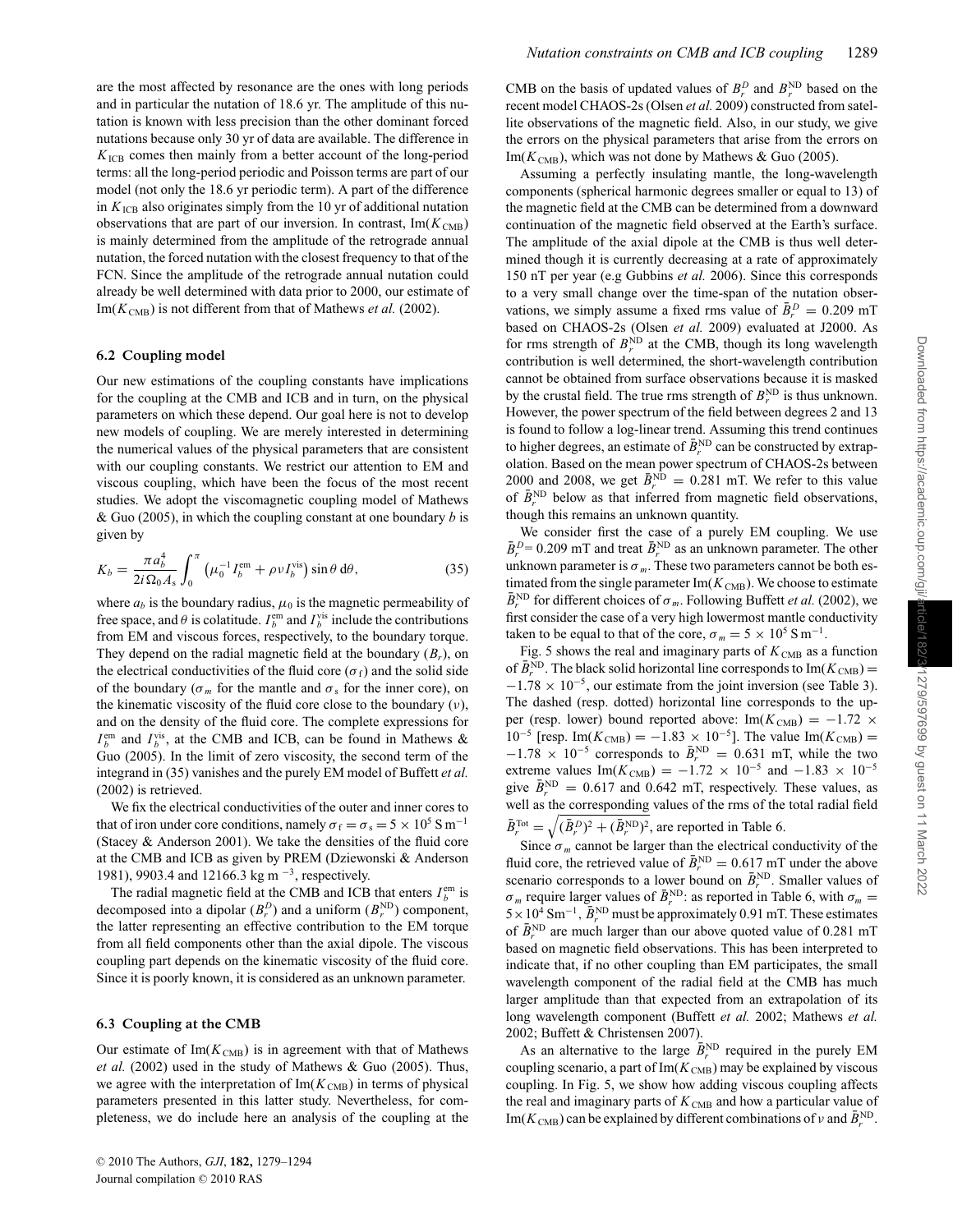

**Figure 5.** Re( $K_{\text{CMB}}$ ) and Im( $K_{\text{CMB}}$ ) as a function of  $\bar{B}_r^{\text{ND}}$  at the CMB, for  $\sigma_m = 5 \times 10^5 \text{ S m}^{-1}$  and  $\bar{B}_r^D = 0.209 \text{ mT}$ . The results for three different choices of the fluid core viscosity are shown:  $v = 0$  (orange),  $\nu = 10^{-2}$  m<sup>2</sup> s<sup>-1</sup> (purple), and  $\nu = 2.6 \times 10^{-2}$  m<sup>2</sup> s<sup>-1</sup> (blue). The horizontal lines are the values of  $Im(K<sub>CMB</sub>)$  estimated from nutation observations and the three black vertical lines are the corresponding values of  $\bar{B}_r^{\text{ND}}$  in the case of the purely EM model. The vertical red line correspond to  $\bar{B}_r^{\text{ND}} = 0.281$ mT inferred from magnetic field observation.

**Table 6.** The rms of the radial magnetic field at the CMB required to match the estimated coupling constant for purely EM coupling.  $\bar{B}_r^D$  is fixed to 0.209 mT.

| $\sigma_m$      | $Im(K_{CMB})$    | $\bar{B}_r^{\rm ND}$ | $\bar{B}_r^{\rm Tot}$ |
|-----------------|------------------|----------------------|-----------------------|
| $(S m^{-1})$    | $(10^{-5})$      | (mT)                 | (mT)                  |
| $5 \times 10^5$ | $-1.78 \pm 0.02$ | $0.631 \pm 0.004$    | $0.664 \pm 0.004$     |
|                 | $-1.72$          | 0.617                | 0.651                 |
|                 | $-1.83$          | 0.642                | 0.675                 |
| $5 \times 10^4$ | $-1.78 \pm 0.02$ | $0.911 \pm 0.006$    | $0.935 \pm 0.006$     |
|                 | $-1.72$          | 0.893                | 0.917                 |
|                 | $-1.83$          | 0.926                | 0.949                 |

Fig. 6 shows the relation between  $\nu$  and  $\bar{B}_r^{\text{ND}}$  in agreement with our Im( $K_{\text{CMB}}$ ) estimates. Our curve for  $\sigma_m = 5 \times 10^5$  S m<sup>-1</sup> is similar to that obtained by Mathews & Guo (2005); we also show the curves of *v* for other choices of  $\sigma_m$ . As expected, the viscosity required to explain the estimated coupling constant increases as  $\bar{B}_r^{\text{ND}}$  decreases. In particular, assuming  $\sigma_m = 5 \times 10^5$  S m<sup>-1</sup>, in order to reconcile  $\bar{B}_r^{\text{ND}}$  with 0.281 mT (the lowest value shown on Fig. 6), the viscosity of the fluid core has to be between 0.023 and 0.028 m<sup>2</sup> s<sup>-1</sup>. Smaller  $\sigma_m$  require larger values of  $\nu$ , though the increase is modest: even for  $\sigma_m$  reduced by four orders of magnitude, the required increase in  $\nu$  is less than a factor 2. These values are upper bounds on the viscosity of the fluid core at the CMB and are reported in Table 7.

### **6.4 Coupling at the ICB**

Our estimate of  $K_{\text{ICB}}$  is not in agreement with that of Mathews *et al.* (2002). Both the real and imaginary parts are outside of the 99.7 per cent CI estimated by these authors. Moreover, for each

Viscosity and Radial Uniform Magnetic Field at the CMB



**Figure 6.** Fluid core viscosity and radial uniform magnetic field at the CMB, for different values of the conductivity of the lowermost mantle  $\sigma_m$ . The solid lines correspond to  $Im(K<sub>CMB</sub>)$  obtained from the joint inversion, the dashed (resp. dotted) lines correspond to the lowest (resp. highest) absolute value of  $Im(K<sub>CMB</sub>)$  allowed by our various inversions.

**Table 7.** The fluid core viscosity ν at the CMB required to match the estimated coupling constant when the magnetic field at the CMB is fixed to  $\bar{B}_r^D = 0.209$  mT and  $\bar{B}_r^{\text{ND}} = 0.281$  mT.

| $\sigma_m$<br>$(S m^{-1})$ | $Im(K_{CMB})$<br>$(10^{-5})$           | ν<br>$(10^{-2} \text{ m}^2 \text{ s}^{-1})$ |
|----------------------------|----------------------------------------|---------------------------------------------|
| $5 \times 10^5$            | $-1.78 \pm 0.02$<br>$-1.72$<br>$-1.83$ | $2.6 \pm 0.1$<br>2.3<br>2.8                 |
| $5 \times 10^4$            | $-1.78 \pm 0.02$<br>$-1.72$<br>$-1.83$ | $3.3 \pm 0.1$<br>3.0<br>3.5                 |
| 10                         | $-1.78 \pm 0.04$<br>$-1.72$<br>$-1.83$ | $3.9 \pm 0.1$<br>3.6<br>4.1                 |

of our inversions we find that  $Re(K_{ICB})/|Im(K_{ICB})| < 1$ , while in Mathews *et al.* (2002) found that  $Re(K_{ICB})/|Im(K_{ICB})| > 1$ . This ratio is important because it provides information on the nature of the coupling at the ICB. Fig. 7 shows, for a purely EM coupling model, how the ratio  $\text{Re}(K_{\text{ICB}})/|\text{Im}(K_{\text{ICB}})|$  varies as a function of  $\bar{B}_r^{\text{Tot}}$  at the ICB and for different partitions between  $\bar{B}_r^D$  and  $\bar{B}_r^{\text{ND}}$ . Regardless of the value of  $\bar{B}_r^{\text{Tot}}$  or of the relative proportion between the dipolar and uniform component, the ratio  $Re(K_{ICB})/$  $|Im(K<sub>ICB</sub>)|$  is always larger than 1. Consequently, our new value of  $K_{\text{ICB}}$  appears incompatible with a purely EM coupling, at least on the basis of the model developed by Buffett *et al.* (2002).

It is important to note that there remains a degree of uncertainty in the ratio  $Re(K_{ICB})/|Im(K_{ICB})|$  that we infer. Since  $Re(K_{ICB})$  is determined by the resonance of the nutations with the FICN (see eq. 16c), larger values of Re( $K_{\text{ICB}}$ ) would be obtained for larger value of the combination  $\alpha_2 e_s + v^{el}$ . The numerical values of these three parameters is given in Table 2. An increase of 5 per cent in *e*s,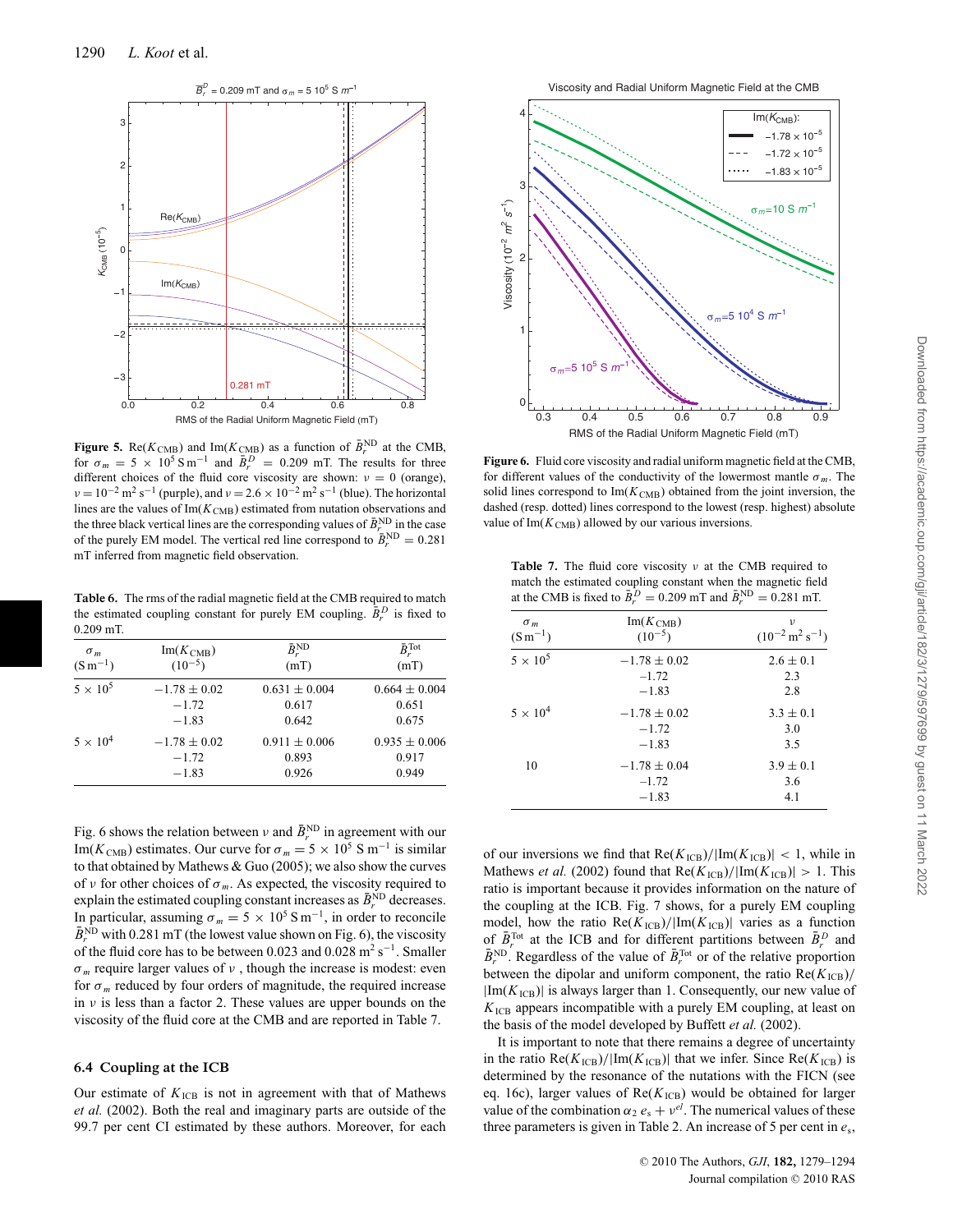

**Figure 7.** The ratio  $Re(K_{ICB})/|Im(K_{ICB})|$  as a function of  $\bar{B}_r^{\text{Tot}}$  at the ICB. The different curves show different partitions of the field between  $\bar{B}_r^D$  and  $\bar{B}_r^{\text{ND}}$ , from a purely uniform field (lowest curve) to a purely dipolar field (upper curve).

corresponding for instance to a non-hydrostatic contribution to the flattening, would lead to an increase in  $Re(K<sub>ICB</sub>)$  of approximately 10<sup>−4</sup> and to Re( $K_{\text{ICB}}$ )/|Im( $K_{\text{ICB}}$ )| ≈ 1. A larger increase in  $e_s$ , however, is incompatible with the upper bound of the non-hydrostatic contribution on  $e_f$  (Mathews *et al.* 2002). Thus, though the exact ratio Re( $K_{\text{ICB}}$ )/|Im( $K_{\text{ICB}}$ )| is difficult to pin down, it seems unlikely that  $\text{Re}(K_{\text{ICB}})/|\text{Im}(K_{\text{ICB}})|$  can be much higher than about 1, and thus remains incompatible with the values suggested in Fig. 7.

For a purely viscous coupling, we expect  $Re(K_{ICB})/$  $|Im(K<sub>ICB</sub>)| \simeq 0.1$  (Busse 1968; Rochester 1976; Mathews & Guo 2005). It is thus possible to match our new estimates of  $K_{\text{ICB}}$  if both viscous and EM forces contribute to the coupling at the ICB.

We use again the model of Mathews & Guo (2005) given by eq. (35), in which we prescribe  $\sigma_f = \sigma_s = 5 \times 10^5 \,\mathrm{S \,m^{-1}}$ .  $\bar{B}_r^D$ and  $\bar{B}_r^{\text{ND}}$  at the ICB cannot be determined from magnetic field observations. These two parameters, together with  $\nu$  close to the ICB, are the three unknowns of our model. Only two parameters can be derived from nutation observations for constraining the coupling:  $Re(K<sub>ICB</sub>)$  and Im( $K<sub>ICB</sub>$ ). Because the coupling model has one more free parameter, we choose to fix the value of  $\bar{B}_r^D$  and we estimate the values of  $\bar{B}_r^{\text{ND}}$  and  $\nu$  required to match Re( $K_{\text{ICB}}$ ) and Im( $K_{\text{ICB}}$ ).

We take  $\bar{B}_r^D$  to vary between 0 and the maximum value for which we can find a solution. For each chosen value of  $\bar{B}_r^D$ , we find  $\bar{B}_r^{\text{ND}}$  and  $\nu$  by inverting Re( $K_{\text{ICB}}$ ) and Im( $K_{\text{ICB}}$ ), using once more the Bayesian inversion method with MCMC sampling described in Section 4.2. The parameters that we want to estimate are  $\mathbf{p} = {\bar{B}_r^{\text{ND}}}$ ,  $v$ . The forward problem is the viscomagnetic coupling model  $K_{\text{ICB}}^{\text{model}}(\mathbf{p})$  (eq. 35). The 'data' are our estimated values of Re( $K_{\text{ICB}}$ ) and Im( $K_{\text{ICB}}$ ). Because the marginal pdf obtained for these parameters are close to Gaussian distributions, we consider our estimate of those parameters as Gaussian 'measurements'. The estimates of  $Re(K_{ICB})$  and  $Im(K_{ICB})$  are not correlated, so they are considered as independent measurements. The likelihood function



**Figure 8.** Estimates of  $\bar{B}_r^{\text{ND}}$  and v (solid lines) obtained from the inversion of the coupling constant at the ICB for different choices of  $\bar{B}_r^D$ . The dashed lines correspond to the 99.7 per cent CI.

(eq. 28), without model uncertainty, can be written as

$$
L(\mathbf{d}|\mathbf{p}) \propto \frac{1}{\sigma_1 \sigma_2} \exp\left\{-\frac{1}{2} \left(\frac{d_1 - \text{Re}(K_{\text{ICB}}^{model}(\mathbf{p}))}{\sigma_1}\right)^2 - \frac{1}{2} \left(\frac{d_2 - \text{Im}(K_{\text{ICB}}^{model}(\mathbf{p}))}{\sigma_2}\right)^2\right\},\tag{36}
$$

where **d** is the 'data', that is,  $d_1$  is Re( $K_{\text{ICB}}$ ) and  $d_2$  is Im( $K_{\text{ICB}}$ ) taken from Table 3, and  $\sigma_1$ ,  $\sigma_2$  are the corresponding standard deviations.

The prior pdf for  $\nu$  is chosen to be uniform on the interval 0–100 m<sup>2</sup> s<sup>-1</sup> and zero elsewhere. We assume  $\bar{B}_r^{\text{ND}}$  has a Jeffreys prior [i.e. a prior pdf in  $1/x$ , see e.g. Gregory (2005)] on the interval 0–20 mT and zero elsewhere.

From the posterior pdf, we compute the MAP solutions and the 99.7 per cent CI. Fig. 8 and Table 8 show the results obtained when  $K_{\text{ICB}}$  is taken from the joint inversion of the three timeseries, namely for Re( $K_{\text{ICB}}$ ) = (1.01 ± 0.02) 10<sup>-3</sup> and Im( $K_{\text{ICB}}$ ) =  $(-1.09 \pm 0.03) 10^{-3}$ . Results for  $K_{\text{ICB}}$  obtained from the individual inversions are very similar and are not shown here.

In Fig. 8 and Table 8, we also show the corresponding values and CI of  $\bar{B}_r^{\text{Tot}}$ . Samples of the pdf for  $\bar{B}_r^{\text{Tot}}$  are obtained from the samples of the marginal of  $\bar{B}_r^{\text{ND}}$  by computing, for each sample,  $\bar{B}_r^{\text{Tot}} = \sqrt{(\bar{B}_r^{\text{ND}})^2 + (\bar{B}_r^{\text{D}})^2}$ . From these samples, we compute the MAP values and 99.7 per cent CI.

As it can be seen from Table 8 and Fig. 8,  $\bar{B}_r^D$  varies from 0 to 6.1 mT and the corresponding value of  $\bar{B}_r^{\text{ND}}$  varies from 6.5 mT to 0. The value of  $\bar{B}_r^{\text{ND}}$  decreases as  $\bar{B}_r^D$  increases. The rms of the total radial magnetic field remains almost constant and approximately equal to 6.5 mT, regardless of the individual values of  $\bar{B}_r^D$  and  $\bar{B}_r^{\text{ND}}$ . The viscosity of the fluid core at the ICB is almost constant for values of  $\bar{B}_r^D$  between 0 and 3 mT. This value, around 10 m<sup>2</sup> s<sup>-1</sup>, is a lower bound on the value of this physical parameter. For  $\bar{B}_r^D$ larger than 3 mT, the viscosity begins to increase and reaches a maximum around 30 m<sup>2</sup> s<sup> $-1$ </sup>, corresponding to the maximum value of  $\bar{B}_r^D$ , namely 6.1 mT, and the minimum value of  $\bar{B}_r^{\text{ND}}$ , namely 0 mT.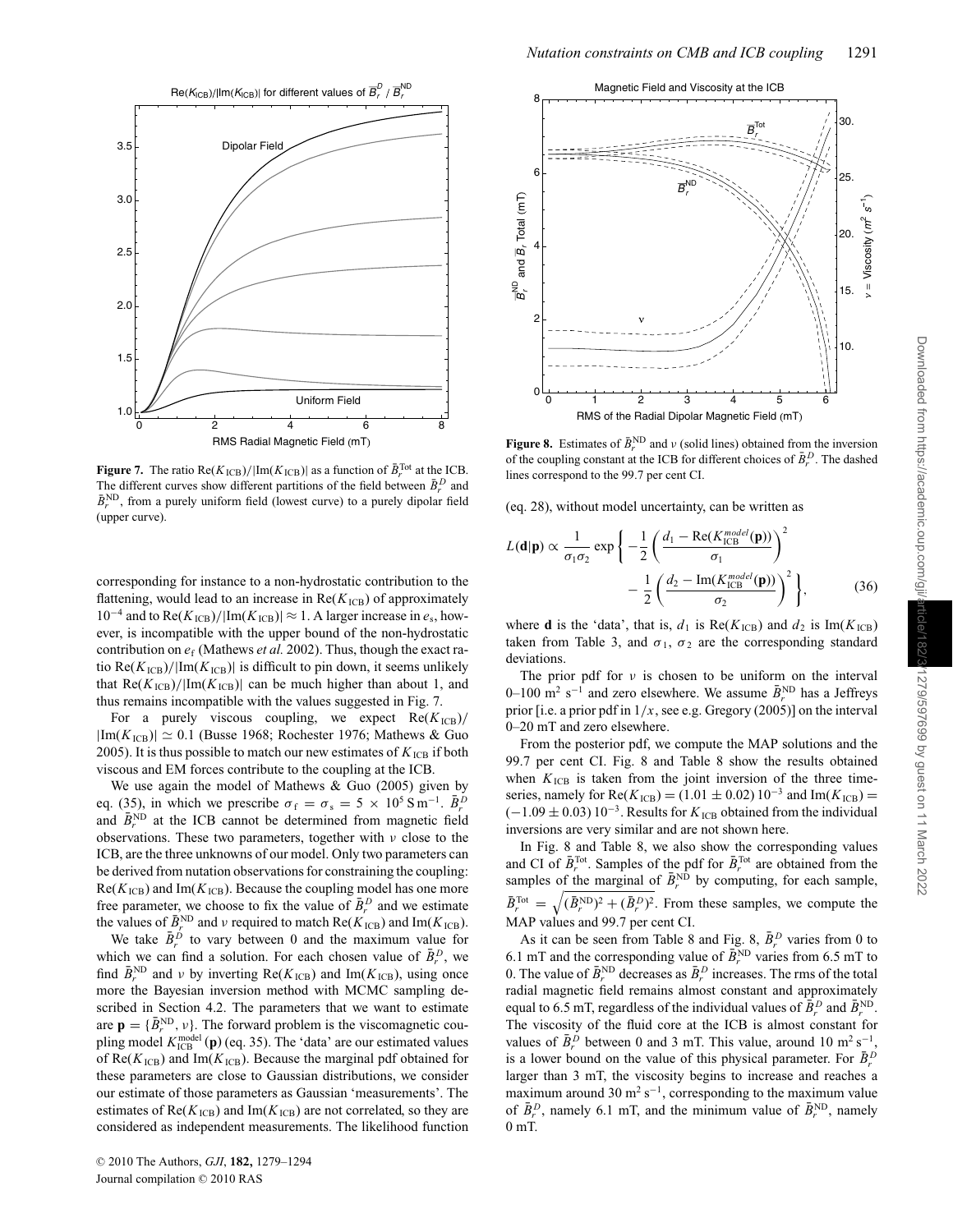**Table 8.** Estimates of  $v$ ,  $\bar{B}_r^{\text{ND}}$  and  $\bar{B}_r^{\text{Tot}}$  for specific values of  $\bar{B}_r^D$ .

| $\bar{B}_r^D$  | $\nu$          | $\bar{B}_r^{\text{ND}}$ | $\bar{B}_r^{\rm Tot}$ |
|----------------|----------------|-------------------------|-----------------------|
| $\mathbf{0}$   | 9.97           | 6.51                    | 6.51                  |
|                | (8.39, 11.54)  | (6.4, 6.63)             | (6.4, 6.63)           |
| $\mathbf{1}$   | 9.88           | 6.49                    | 6.57                  |
|                | (8.41, 11.36)  | (6.38, 6.6)             | (6.46, 6.67)          |
| $\overline{c}$ | 9.72           | 6.39                    | 6.7                   |
|                | (8.23, 11.22)  | (6.29, 6.5)             | (6.6, 6.8)            |
| 3              | 9.86           | 6.16                    | 6.85                  |
|                | (8.37, 11.36)  | (6.04, 6.28)            | (6.74, 6.96)          |
| $\overline{4}$ | 12.09          | 5.58                    | 6.87                  |
|                | (10.55, 13.63) | (5.43, 5.73)            | (6.74, 6.99)          |
| 5              | 18.46          | 4.35                    | 6.63                  |
|                | (16.85, 20.06) | (4.13, 4.58)            | (6.48, 6.78)          |
| 5.4            | 22.04          | 3.55                    | 6.47                  |
|                | (20.48, 23.61) | (3.27, 3.83)            | (6.31, 6.62)          |
| 6              | 28.54          | 1.23                    | 6.11                  |
|                | (26.96, 30.12) | (0, 1.9)                | (6., 6.3)             |
| 6.1            | 29.52          | $\mathbf{0}$            | 6.1                   |
|                | (28.00, 31.04) | (0, 1.1)                | (6.1, 6.2)            |

*Notes:* The first line gives the estimated value whereas the values in parentheses on the second line correspond to the 99.7 per cent CI. The results are given for  $K_{\text{ICB}}$  based on the joint inversion of GSFC, OPA and IAA time-series. Magnetic field values are in mT and kinematic viscosities are in  $m^2 s^{-1}$ .

We note finally that it is not possible to explain our estimated value of  $K_{\text{ICB}}$  by viscous coupling alone. This is because the ratio Re( $K_{\text{ICB}}$ )/|Im( $K_{\text{ICB}}$ )| does not permit it, regardless of how large the viscosity near the ICB can be. Based on our results,  $30 \text{ m}^2 \text{ s}^{-1}$  corresponds to an approximate upper bound for the kinematic viscosity near the ICB. Values as high as  $10^7 \text{ m}^2 \text{ s}^{-1}$  that have been proposed (e.g. Smylie 1999) are incompatible with nutation observations.

## **7 DISCUSSION AND CONCLUSION**

The coupling constant at the CMB that we have inferred from nutation observations, is in agreement with the results previously obtained by Mathews *et al.* (2002). We find Im( $K_{\text{CMB}}$ ) = (−1.78 ± 0.02) 10<sup>−</sup><sup>5</sup> for an inversion that includes three different nutation time-series. The errors correspond to 99.7 per cent confidence interval, though these are likely underestimates of the true uncertainties in Im( $K_{\text{CMB}}$ ). The highest and lowest value of Im( $K_{\text{CMB}}$ ) within the 99.7 per cent CI that we find from inversions of individual time-series are  $-1.72 \times 10^{-5}$  and  $-1.83 \times 10^{-5}$ , respectively.

The physical properties of the CMB that we derive on the basis of  $Im(K<sub>CMB</sub>)$  are thus in agreement with those of Buffett *et al.* (2002) and Mathews & Guo (2005). If the coupling is purely of EM nature, the non-dipolar part of the rms radial field at the CMB,  $\bar{B}_r^{\text{ND}}$ , must be at least  $0.631 \pm 0.004$  mT or larger in order to explain the strength of the coupling. This is much larger than  $\bar{B}_r^{\text{ND}} =$ 0.281 mT inferred on the basis of an extrapolation of the long wavelength power spectrum of the field model CHAOS-2s. However, it is not inconceivable that the small wavelength part of the field at the CMB contains more energy than based on such a simple extrapolation (Buffett & Christensen 2007). If this is the case, then  $\bar{B}_r^{\text{ND}} =$ 0.631 mT may be taken as a constraint from nutation observations.

If instead one takes  $\bar{B}_r^{\text{ND}} = 0.281 \text{ mT}$  to represent an upper bound, then an additional coupling mechanism must be present. If this coupling is from viscous forces, the required kinematic viscosity of the fluid near the CMB is between 0.023 and 0.041 m<sup>2</sup> s<sup>-1</sup>, depending on the electrical conductivity of the lower mantle and

the precise value of  $Im(K<sub>CMB</sub>)$ . These values are upper bounds on the viscosity of the fluid core at the CMB.

For the real part of the coupling constant at the ICB, we find  $Re(K<sub>ICB</sub>) = (1.01 \pm 0.02) 10^{-3}$  for the inversion that includes all three nutation time-series. Upper and lower bounds within the 99.7 per cent CI from individual time-series are,  $1.06 \times 10^{-3}$  and  $0.95 \times 10^{-3}$ , respectively. These values are lower, but remain compatible within error bars with the value  $Re(K_{ICB}) = (1.11 \pm 0.11)$ 10<sup>−</sup><sup>3</sup> obtained by Mathews *et al.* (2002). However, the imaginary part of  $K_{\text{ICB}}$  that we find is significantly different: Im( $K_{\text{ICB}}$ ) =  $(-1.09 \pm 0.03)$  10<sup>-3</sup>, for the joint inversion, with upper and lower bounds of  $-0.99 \times 10^{-3}$  and  $-1.16 \times 10^{-3}$ , compared to Im( $K_{\text{ICB}}$ ) = (−0.78 ± 0.14) 10<sup>−</sup><sup>3</sup> obtained by Mathews *et al.* (2002).

Our new values of  $\text{Re}(K_{\text{ICB}})$  and  $\text{Im}(K_{\text{ICB}})$  have profound implications for the nature of the coupling at the ICB. The previous estimate of these parameters by Mathews *et al.* (2002) could be explained by EM coupling alone: this required a total rms radial field of 7.17 mT at the ICB. This is a much larger value than the typical magnetic field amplitudes in the core of 2–3 mT expected on the basis of numerical simulations of the geodynamo (Christensen & Aubert 2006), but could be taken as an observational constraint from nutations. However, with our new values of  $Re(K_{ICB})$  and  $Im(K<sub>ICB</sub>)$ , the coupling at the ICB cannot be explained in terms of EM coupling alone, at least on the basis of existing models, regardless of the amplitude of the field. This is because the ratio  $Re(K_{ICB})/|Im(K_{ICB})|$  that we find is smaller than 1, whereas the EM coupling model can only accommodate a ratio larger than 1 (see Fig. 7).

An additional coupling mechanism must then be present. If this coupling is of viscous nature, kinematic viscosities between 10 and 30 m<sup>2</sup> s<sup> $-1$ </sup> are required, depending on the partition between the dipolar and non-dipolar part of the radial magnetic field at the ICB. These correspond to approximate upper bounds on the kinematic viscosity near the ICB. Higher values are incompatible with nutation observations. Importantly, we note that viscous coupling alone cannot explain our values of  $Re(K_{ICB})$  and  $Im(K_{ICB})$ : a part of the coupling must still be accomplished by EM forces. Our estimate of the rms of the total radial field is between 6 and 7 mT, a value that remains much larger than that inferred from geodynamo simulations.

The kinematic viscosities quoted above, at both the CMB and ICB, are very large. Typical values inferred from laboratory measurements (Rutter *et al.* 2002b; Rutter *et al.* 2002a) and '*ab initio*' computations (Alfè *et al.* 2000) suggest that the molecular viscosity of iron at temperatures and pressures corresponding to that of the core should be of the order of  $10^{-6}$  m<sup>2</sup> s<sup>-1</sup>. Our much larger viscosity estimates must then be taken as representing an effective viscosity ν*<sup>e</sup>* caused by turbulent motion transport in the fluid (e.g. Deleplace & Cardin 2006), similar to the eddy viscosity concept adopted when modelling boundary layers in the ocean and atmosphere (Pedlosky 1987).

Such a concept may seem appropriate at first glance. Adopting a simple isotropic turbulence framework, the effective kinematic viscosity should be approximately equal to other diffusivities in the system. The largest molecular diffusivity in the Earth's core is the magnetic diffusivity  $\eta = 1/\mu_0 \sigma_f \approx 2 \text{ m}^2 \text{ s}^{-1}$ , a value approximately compatible with the effective viscosities that we infer. However, turbulence in the Earth's core is expected to be highly anisotropic on account of Coriolis and Lorentz forces (Braginsky & Meytlis 1990). It is then not clear whether taking  $v_e \approx \eta$  is justified.

The eddy viscosity interpretation also has additional shortcommings. An effective viscosity is a property of the flow, not a property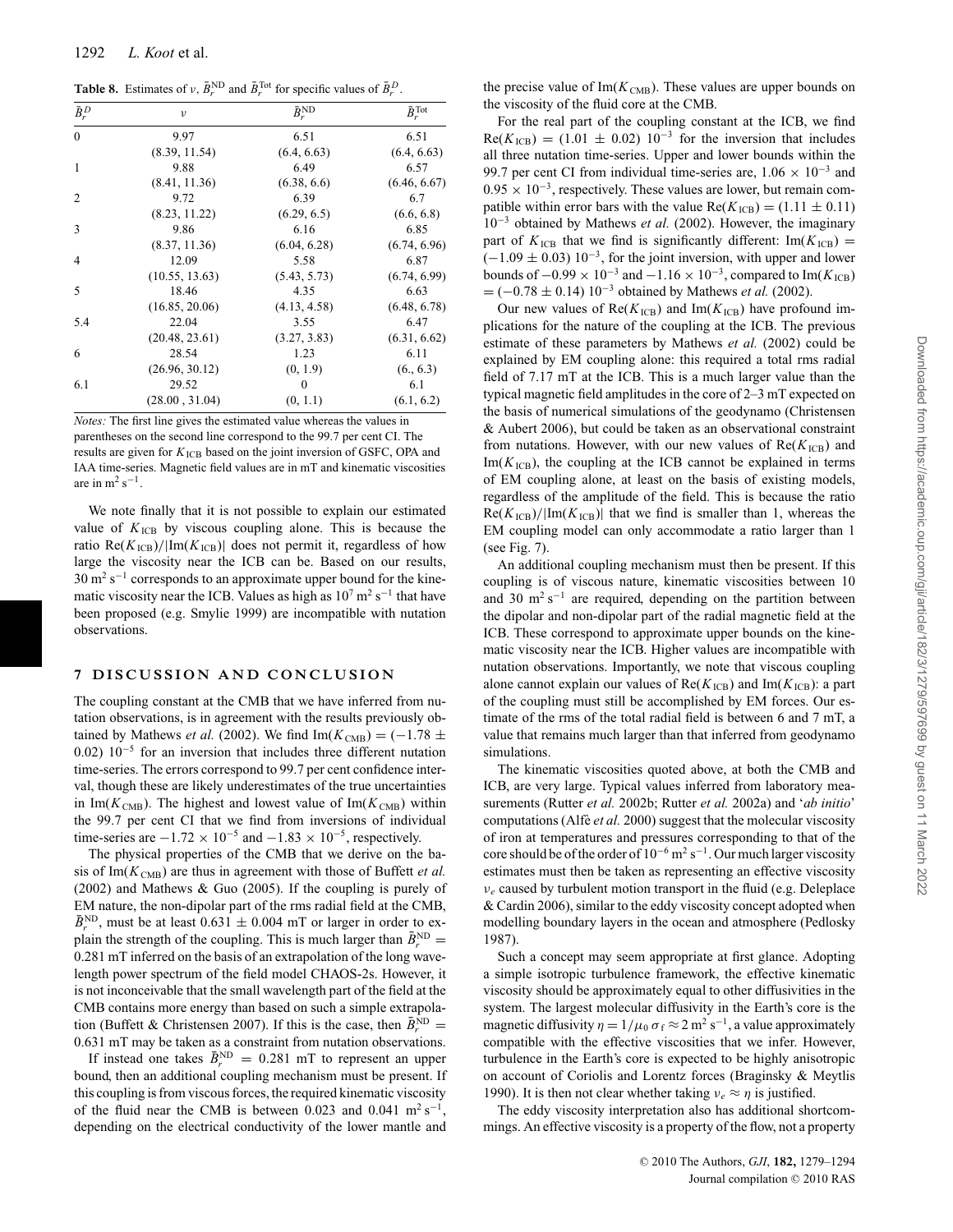of the fluid. The size and turn-over timescale of the eddies that act as an apparent viscosity must be compatible with those expected to be present in the flow. A discussion on these issues is presented in Buffett & Christensen (2007). We shall not repeat this discussion here, but it is worth emphasizing a few important points. The eddy viscosity should scale as  $v_e \approx v l$ , where v and *l* are typical velocity and eddy size (*l* is sometimes referred to as a mixing length). An upper bound limit on *l* is the thickness  $\delta$  of the effective viscous boundary layer, otherwise the whole concept of eddy transport within the boundary layer falls appart.  $\delta$  should scale as  $(\nu_e/\Omega_o)^{1/2}$ based on an Ekman boundary layer thickness (e.g. Greenspan 1968). This leads to  $l \sim \delta \sim 300$  m when  $v_e = 10$  m<sup>2</sup> s<sup>-1</sup>, and requiring v to be of the order of 0.03 m s<sup>-1</sup>. This is a velocity two orders of magnitude larger than the typical velocities of the large scale flows in the core. Realistically, *l* should be much smaller than  $\delta \sim$ 300 m for eddies to act like an apparent viscosity, in which case even higher eddy velocities are required. The same exercise with a viscosity typical of those that we retrieve near the CMB,  $v_e$  = 0.03 m<sup>2</sup> s<sup>-1</sup>, leads to  $l \sim \delta \sim 20$  m and eddy velocities of at least 0.0015 m s<sup>−</sup>1, still an order of magnitude larger than typical core flows.

Whether typical eddy velocities higher than 0.03 m s<sup>-1</sup> and mixing lengths smaller than ∼100 m are compatible with the energetics and the force balance in the fluid core is clearly too vast a question to be tackled here. Though these would be the typical values that are required to explain the coupling at boundaries inferred from nutation observations.

We thus reach the conclusion that, at the ICB, not only a large radial magnetic field is required to explain the coupling constant, a large fluid viscosity difficult to reconcile with molecular or eddy viscosity values is also required. As these large values for both the magnetic field and fluid viscosity appear to be incompatible with other geophysical constraints, this may indicate that the present-day models of EM and viscous coupling have serious inadequacies. For instance, the assumption that the differential rotation of the fluid core in the characterization of the free modes is adequately represented by a rigid motion may be incorrect. Using a Largrangian approach, Rogister & Valette (2009) has shown that indeed, for both the FCN and FICN, departures from rigid motion may be important. These non-rigid motions need to be taken into account in the coupling between the flow and the boundaries. Alternatively, other unmodelled physical processes may also be at play. For instance, viscous dissipation in the inner core may be important on diurnal timescales and could explain a significant part of  $K_{\text{ICB}}$  (e.g. Greff-Lefftz *et al.* 2000). Some of these ideas are currently under investigation.

#### **ACKNOWLEDGMENTS**

Part of the work of L. Koot was performed under a research fellowship of the Belgian National Fund for Scientific Research. L. Koot and A. Rivoldini acknowledge the support of the Belgian Science Policy Office (Action 1 Projects). M. Dumberry is currently supported by a NSERC/CRSNG Discovery grant. The contribution of O. de Viron to this paper is IPGP contribution 3008. We thank T. A. Herring, the editor B. A. Buffett, and an anonymous referee for their useful comments that helped us to improve the paper.

#### **REFERENCES**

Alfe, D., Kresse, G. & Gillan, M.J., 2000. Structure and dynamics of liquid ` iron under Earth's core conditions, *Phys. Rev. B,* **61,** 132–142.

- Bizouard, C., Brzeziński, A. & Petrov, S., 1998. Diurnal atmospheric forcing and temporal variations of the nutation amplitudes, *J. Geod.,* **72,** 561– 577.
- Braginsky, S.I. & Meytlis, V.P., 1990. Local turbulence in the Earth's core, *Geophys. Astrophys. Fluid Dyn.,* **55,** 71–87.
- Bretagnon, P., Francou, G., Rocher, P. & Simon, J.L., 1998. SMART97: a new solution for the rotation of the rigid Earth, *Astron. Astrophys.,* **329,** 329–338.
- Buffett, B.A. & Christensen, U.R., 2007. Magnetic and viscous coupling at the core-mantle boundary: inferences from observations of the Earth's nutations, *Geophys. J. Int.,* **171,** 145–152.
- Buffett, B.A., Mathews, P.M. & Herring, T.A., 2002. Modeling of nutation and precession: effects of electromagnetic coupling, *J. geophys. Res.,* **107,** 2070, doi:10.1029/2000JB000056.
- Busse, F.H., 1968. Steady fluid flow in a precessing spheroidal shell, *J. Fluid Mech.,* **33,** 739–751.
- Chao, B.F., Ray, R.D., Gipson, J.M., Egbert, G.D. & Ma, C., 1996. Diurnal/semidiurnal polar motion excited by oceanic tidal angular momentum, *J. geophys. Res.,* **101,** 20 151–20 164.
- Christensen, U.R. & Aubert, J., 2006. Scaling properties of convectiondriven dynamos in rotating spherical shells and application to planetary magnetic fields, *Geophys. J. Int.,* **166,** 97–114.
- Defraigne, P., Dehant, V. & Wahr, J.M., 1996. Internal loading of an inhomogeneous compressible earth with phase boundaries, *Geophys. J. Int.,* **125,** 173–192.
- Deleplace, B. & Cardin, P., 2006. Viscomagnetic torque at the core mantle boundary, *Geophys. J. Int.,* **167,** 557–566.
- Dziewonski, A.M. & Anderson, D.L., 1981. Preliminary reference Earth model, *Phys. Earth planet. Int.,* **25,** 297–356.
- Feissel-Vernier, M., Ma, C., Gontier, A. & Barache, C., 2006. Analysis strategy issues for the maintenance of the ICRF axes, *Astron. Astrophys.,* **452,** 1107–1112.
- Folgueira, M., Dehant, V., Lambert, S.B. & Rambaux, N., 2007. Impact of tidal Poisson terms on nonrigid Earth rotation, *Astron. Astrophys.,* **469,** 1197–1202.

Fukushima, T., 1991. Geodesic nutation, *Astron. Astrophys.,* **244,** L11+.

- Greenspan, H.P., 1968. *The Theory of Rotating Fluids,*Cambridge University Press, New York.
- Greff-Lefftz, M., Legros, H. & Dehant, V., 2000. Influence of the inner core viscosity on the rotational eigenmodes of the Earth, *Phys. Earth planet. Int.,* **122,** 187–204.
- Gregory, P., 2005. *Bayesian Logical Data Analysis for the Physical Sciences,* Cambridge University Press, Cambridge.
- Gubbins, D., Jones, A.L. & Finlay, C.C., 2006. Fall in Earth's magnetic field is erratic, *Science,* **312,** 900–902.
- Hastings, W.K., 1970. Monte carlo sampling methods using markov chains and their applications., *Biometrika,* **57,** 97–109.
- Herring, T.A., Mathews, P.M. & Buffett, B.A., 2002. Modeling of nutationprecession: very long baseline interferometry results, *J. geophys. Res.,* **107,** 2069, doi:10.1029/2001JB000165.
- Koot, L., Rivoldini, A., de Viron, O. & Dehant, V., 2008. Estimation of Earth interior parameters from a Bayesian inversion of very long baseline interferometry nutation time series, *J. geophys. Res.,* **113,** 8414, doi:10.1029/2007JB005409.
- Lambert, S.B., 2006. Atmospheric excitation of the Earth's free core nutation, *Astron. Astrophys.,* **457,** 717–720.
- Lambert, S.B. & Mathews, P.M., 2006. Second-order torque on the tidal redistribution and the Earth's rotation, *Astron. Astrophys.,* **453,** 363– 369.
- Mathews, P.M. & Bretagnon, P., 2003. Polar motions equivalent to high frequency nutations for a nonrigid Earth with anelastic mantle, *Astron. Astrophys.,* **400,** 1113–1128.
- Mathews, P.M. & Guo, J.Y., 2005. Viscoelectromagnetic coupling in precession-nutation theory, *J. geophys. Res.,* **110,** 2402, doi:10.1029/2003JB002915.
- Mathews, P.M., Buffett, B.A., Herring, T.A. & Shapiro, I.I., 1991a. Forced nutations of the earth: influence of inner core dynamics. 1. Theory., *J. geophys. Res.,* **96,** 8219–8242.